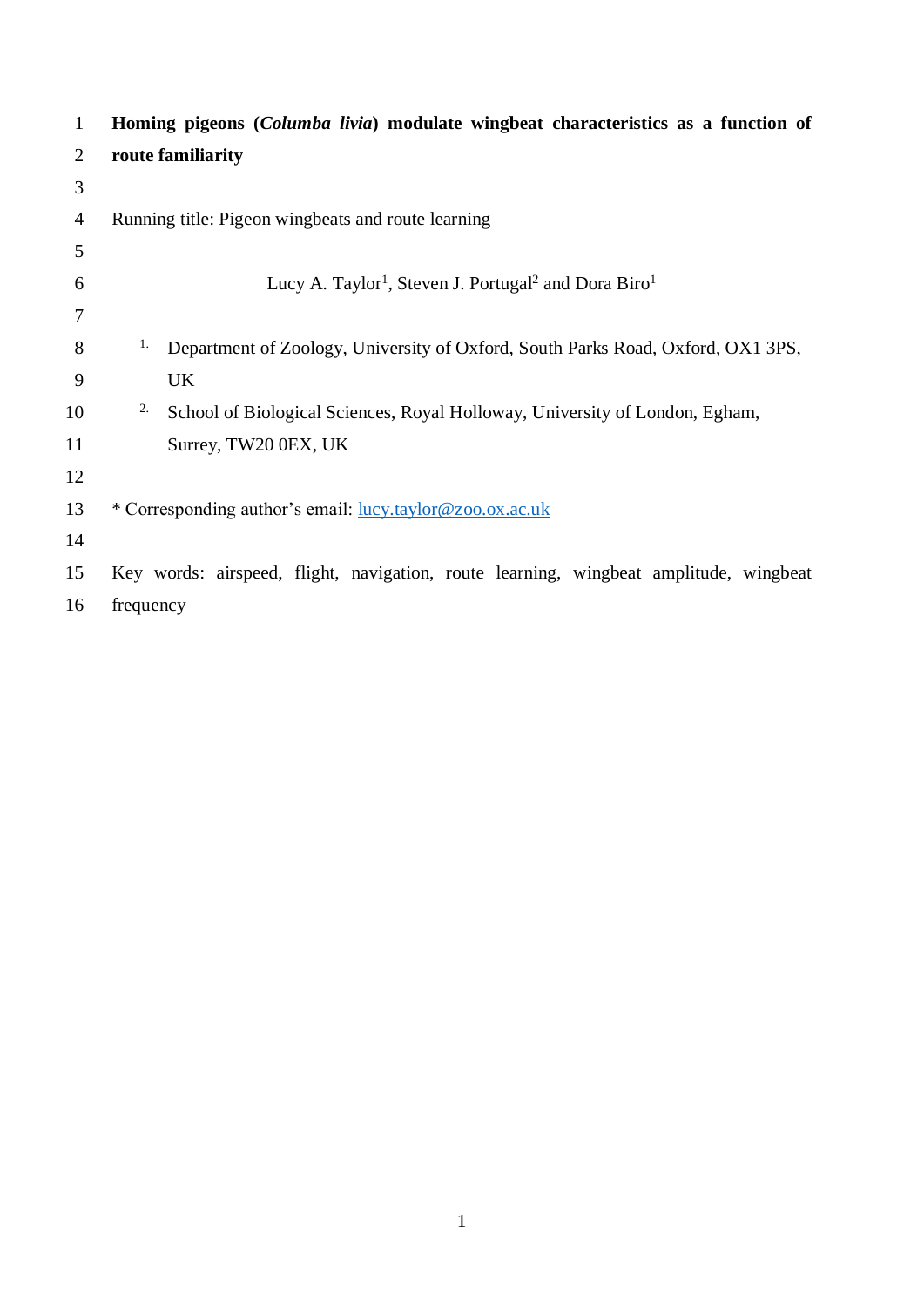### **Summary statement**

 Onboard accelerometry reveals that pigeons' flight characteristics undergo gradual changes over the course of learning a route, and thus provide potential biomechanical signatures of birds' landscape familiarity.

- 
- **Abstract**
- 

 Mechanisms of avian navigation have received considerable attention, but whether different navigational strategies are accompanied by different flight characteristics is unknown. Managing energy expenditure is critical for survival, therefore understanding how flight characteristics, and hence energy allocation, potentially change with birds' familiarity with a navigational task could provide key insights into the costs of orientation. We addressed this question by examining changes in wingbeat characteristics and airspeed of homing pigeons (*Columba livia*) as they learned a homing task. Twenty-one pigeons were released 20 times individually from either 3.85 km or 7.06 km from home. Birds were equipped with 5 Hz GPS trackers and 200 Hz tri-axial accelerometers. We found that, as the birds' route efficiency increased during the first six releases, their median peak-to-peak dorsal body (DB) acceleration and median DB amplitude also increased. This, in turn, led to higher airspeeds, suggesting that birds fly slower when traversing unfamiliar terrain. By contrast, after route efficiency stabilised, birds exhibited increasing wingbeat frequencies, which did not result in further increases in speed. Overall, higher wind support was also associated with lower wingbeat frequencies and with increased DB amplitude. Our study suggests that the cost of early flights from an unfamiliar location may be higher than subsequent flights both due to inefficient routes (increased distance) and lower airspeeds (increased time). Furthermore, the results indicate, for the first time, that birds modulate their wingbeat characteristics as a function of navigational knowledge, and suggest that flight characteristics may be used as "signatures" of birds' route familiarity.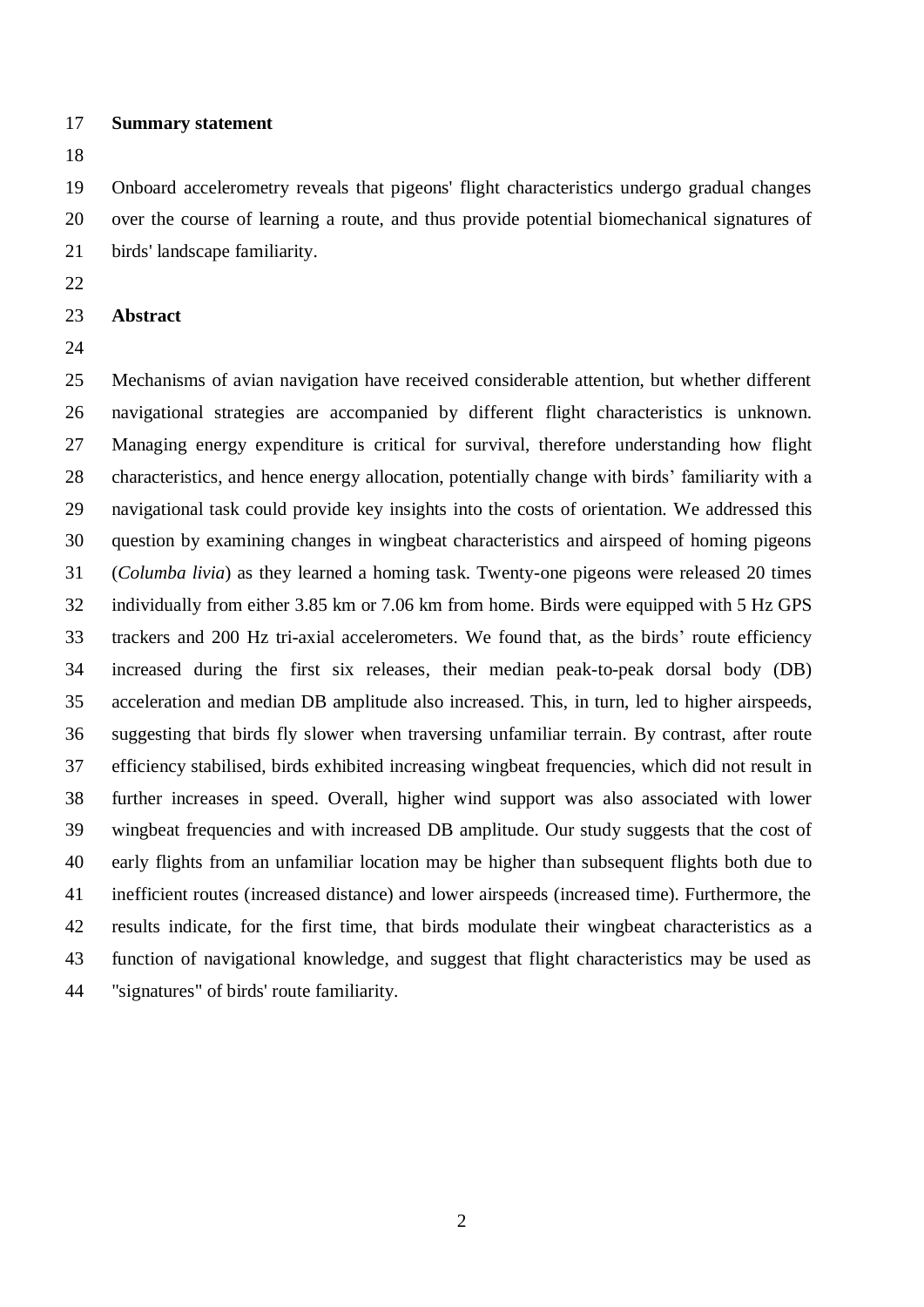### **Introduction**

 Forward flapping flight is the most energetically demanding form of vertebrate locomotion (Norberg, 1990; Schmidt-Nielsen, 1972). To reduce the energetic cost of flight, birds utilise behavioural mechanisms, such as intermittent flight patterns (Rayner, 1985; Tobalske and Dial, 1996), formation flight (Weimerskirch et al., 2001), and modulation of their wingbeat frequency and amplitude (Greenewalt, 1962; Lilienthal, 2001). Whilst energy saving mechanisms have been identified, little is known about the extent to which birds employ these mechanisms in relation to navigation, for example, as a function of familiarity with a given landscape. Until now, avian navigation research has primarily focused on the sensory and cognitive underpinnings of orientation (Wiltschko and Wiltschko, 2009) and the total cost of a flight (Flack et al., 2016). However, a bird navigating from a familiar location, such as a roost or foraging site, may utilise different flight patterns compared to when flying over less familiar terrain where the distance to be covered and the route to be taken are less well known. Energy is frequently considered the currency of life (Butler et al., 2004), which means that managing energy expenditure is a key aspect of survival. Thus, energy allocation is likely to play a pivotal role in dictating the flight patterns utilised whilst navigating. Investigating whether birds modulate, for example, their wingbeat patterns in relation to their familiarity with a navigational task, could provide key insights into the cost of orientation.

 Homing pigeons (*Columba livia*) are an ideal model species for studies investigating flight characteristics in relation to navigational knowledge due to their innate homing ability, amenability to experimental manipulation, and body size permitting the attachment of state- of-the-art tracking devices. For research subjects, this means we can ensure that the full navigational experience of a given individual is known and can be characterised over successive flights. Although the finer details are still debated, it is generally accepted that over unfamiliar terrain, pigeons navigate by utilising a combination of olfactory cues for position fixing (Gagliardo, 2013), and a solar and magnetic compass for directional guidance (Kramer, 1957; Schmidt-Koenig, 1990; Wiltschko and Wiltschko, 2005). In addition, over familiar terrain, pigeons are also able to utilise visual landmarks (Meade et al., 2005). Meade et al. (2005) found that homing pigeons released repeatedly from the same site developed stereotypical routes by the end of the experiment, with each individual having their own slightly indirect route. The results of this study and others indicate that pigeons reliably adopt such individually idiosyncratic routes as familiarity with the local landscape increases, and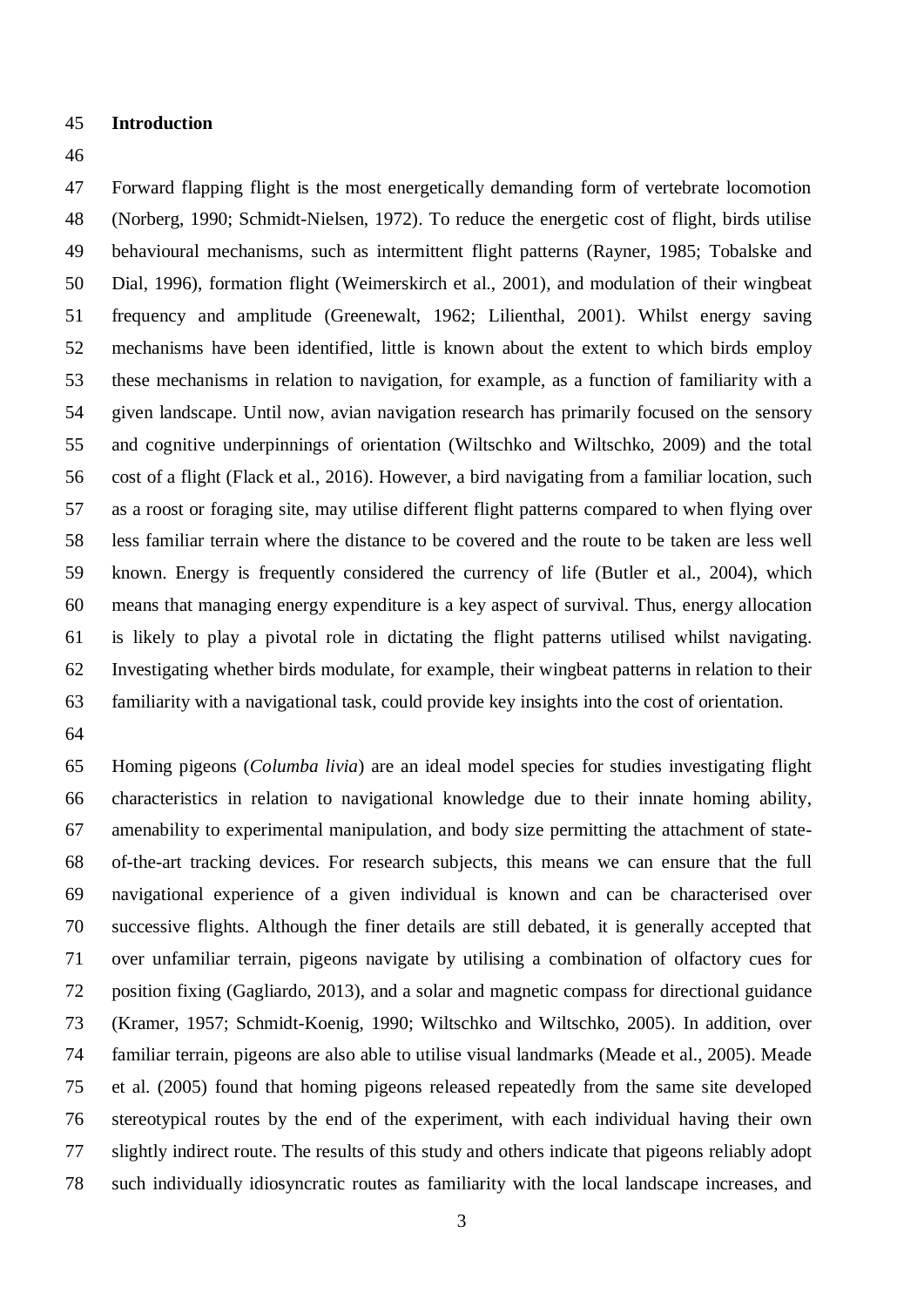rely more on visual landscape features as they become more experienced (Biro et al., 2004; Guilford and Biro, 2014; Meade et al., 2005). Correspondingly, birds' route efficiency (the straight line distance between the start and end of the route divided by the distance travelled by the bird) increases steadily during the early stages of training and then plateaus once the birds have developed stable idiosyncratic routes (Guilford and Biro, 2014; Meade et al., 2005). Recapitulating a familiar but less direct route, rather than increasing route efficiency further, suggests that there could be a higher energetic and/or cognitive cost associated with navigating in an unfamiliar landscape for homing pigeons, relative to following a familiar route. However, whether different navigational strategies during route learning are 88 accompanied by the same or different flight characteristics (e.g. wingbeat frequencies and amplitudes) is still unknown.

 Our study addresses this question by quantifying changes in the flight characteristics of homing pigeons as they learn a homing task. Recent technological advances have led to the introduction of miniature global positioning system (GPS) devices, which provide highly accurate geographical position fixes over the full duration of a flight (Steiner et al., 2000), and high-frequency tri-axial accelerometers, which can measure the acceleration of an animal in three different planes, or dimensions, of movement (Halsey et al., 2009; Wilson et al., 2006). In turn, the combination of GPS and accelerometers allows us to reconstruct birds' routes, speeds, wingbeat frequencies and amplitudes of dorsal body (DB) displacement. Although the precise relationship between the DB amplitude and the amplitude of wing motions is unclear, the former can nevertheless be used as an indirect measure of the latter (Hedrick et al., 2004; Usherwood et al., 2011). Together, wingbeat frequency and amplitude are related to the variation in power and speed of flapping flight, and thus can be used as a proxy for energy expenditure and/or work rate. By varying wingbeat frequency and amplitude, a bird is able to adjust the costs of flight. Reducing wingbeat frequency reduces the inertial power cost of the flight (i.e. power required to move the wings), as the power requirement of horizontal steady flight is proportional to the square of wingbeat amplitude but the cube of wingbeat frequency (Greenewalt, 1962; Lilienthal, 2001). By contrast, increasing wingbeat frequency and decreasing amplitude reduces the drag of the wings and body and increases lift, thereby optimising on aerodynamic efficiency (i.e., optimising the forces acting on the bird relative to the air for efficient flight parameters) (Usherwood, 2009; Usherwood et al., 2011). Thus, analysing variation in wingbeat characteristics and speed in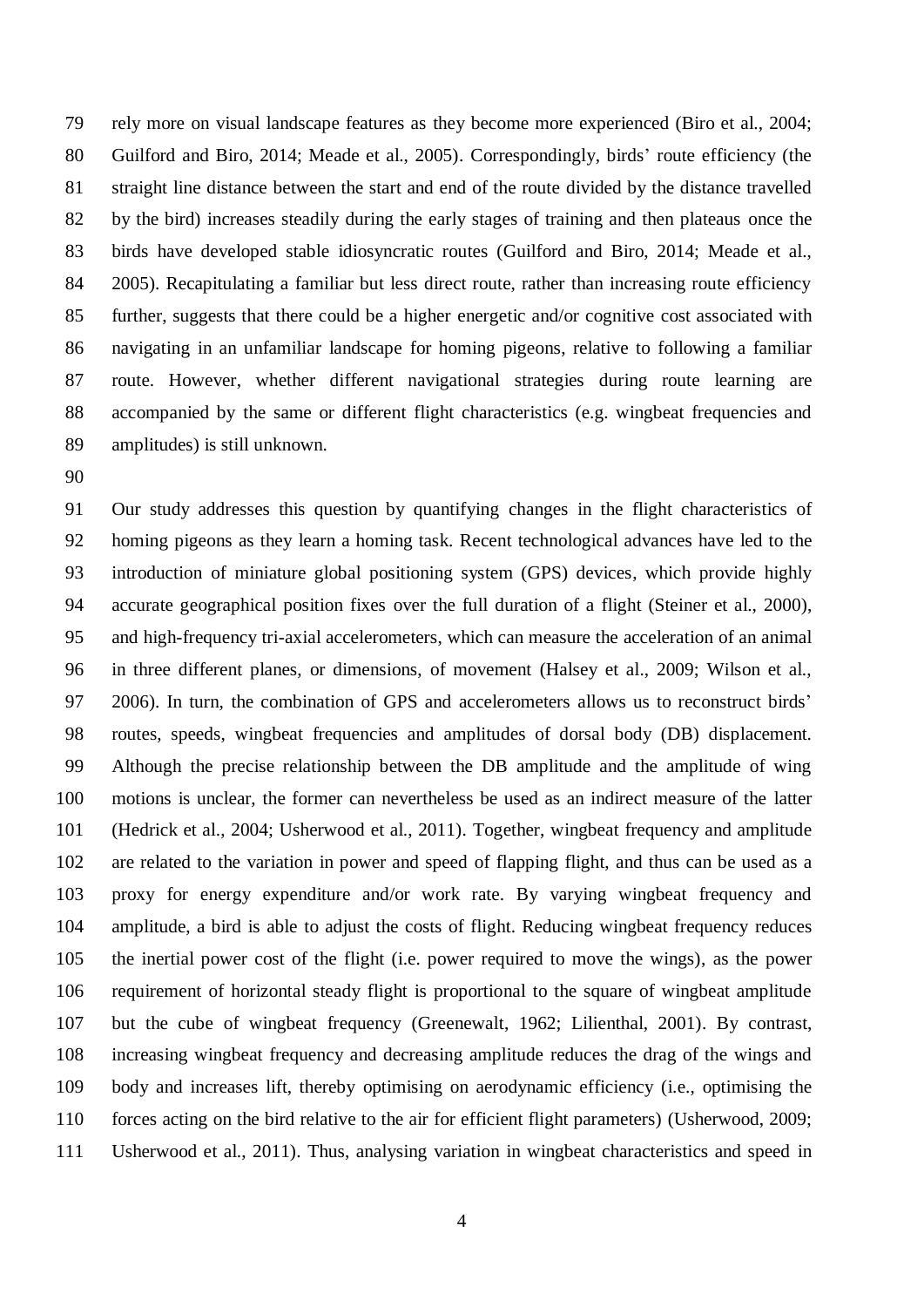relation to navigational knowledge could shed new light on the costs of navigation and the energetic strategies employed by birds as they learn a route home.

## **Materials and methods**

*a) Subjects* 

 Twenty-one homing pigeons aged either 1 or 3 years were used. All birds had prior homing experience, but had not been released at or near the sites used in the current study. The subjects were housed with ~120 other pigeons in two neighbouring lofts at the Oxford University Field Station, Wytham, UK (51°46'58.2"N, 1°19'2.7"W). Access to water, grit and a standard pigeon feed mix were available *ad libitum* at all times in the loft. All subjects were able to perform free flights around the loft on a daily basis throughout the year. In addition, in the month immediately preceding the start of the experiment, all subjects participated in a minimum of 24 solo or flock releases from four different release sites 1-3 km to home, as basic homing training, to familiarise the birds with the catch and release procedures and with being flown from an unfamiliar location. The protocols outlined in this paper were approved by the Local Ethical Review Committee of the University of Oxford's Department of Zoology.

- *b) Experimental protocols*
- 

 Two release sites, both on a bearing of 282° from the loft, were selected. The "far" site (Barnard Gate; 51°47'48.1" N, 1°25'3.3"W) was 7.06 km from the loft and the "near" site (Mill Lane, Eynsham; 51°47'24.2"N, 1°22'19.5"W) was located 3.85 km from the loft. Subjects were randomly assigned to two groups in an even age distribution. Group 1 (10 138 pigeons; 5 one-year-old and 5 three-year-old birds; mean  $\pm$  s.d. body mass 471  $\pm$  39 g) were released 20 times individually from the "far" site, and Group 2 (11 pigeons; 6 one-year-old 140 and 5 three-year-old birds;  $471 \pm 20$  g) were released 20 times individually from the "near" site. Releases were conducted between May and July 2015, on days when the sun was visible 142 and the wind speed was  $\langle 7 \text{ m s}^{\text{-1}} \rangle$  when measured 5.5 m above the ground. Subjects participated in a maximum of two releases per day, with a minimum of three hours between each release. All birds were released individually. Initially, releases occurred at 10-minute intervals; this was later reduced to a minimum of 4 minutes if it could be visually confirmed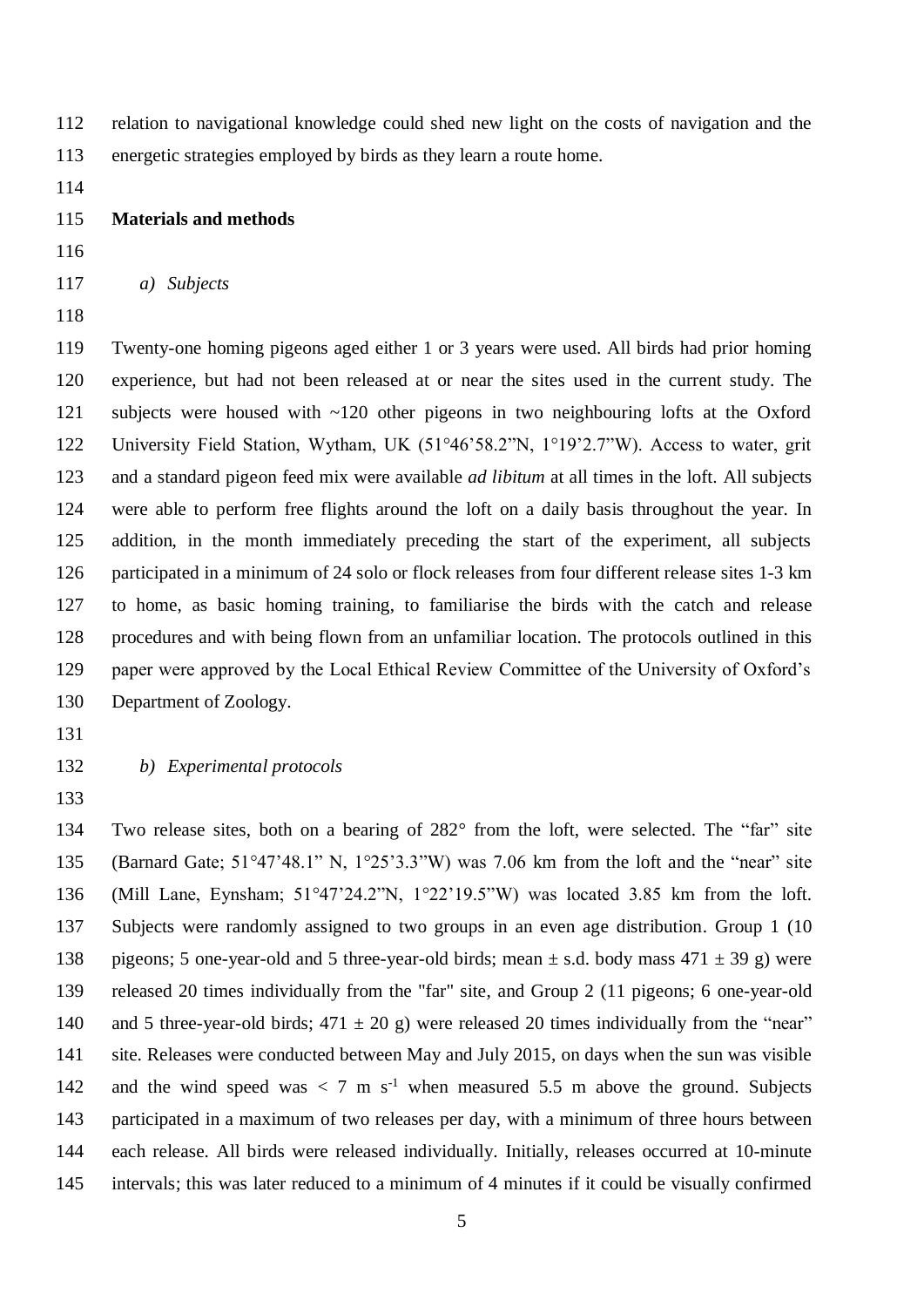that the previously released bird had left the vicinity of the release site. If, at any point, a bird accidentally paired up with another subject, the release was excluded for both birds (18 flights). Four additional tracks were removed from the analysis. One bird failed to return home before the GPS battery ran out on its first release from the far site, two GPS faults occurred for birds during the fifth release and fourteenth release, and the devices could not be accurately synchronised for a bird on its tenth release. In addition, four birds landed during their first release. For these landings, the entire descent, stationary and ascent sections were removed from the track data from the point of first descent to the peak of ascent.

- 
- *c) Data logging*
- 

 The birds were tracked using 5 Hz GPS loggers (BT-Q1300ST, Qstarz International Co., Ltd., Taipei, Taiwan; 15 g) and 200 Hz tri-axial accelerometers (AX3, Axivity, Newcastle upon Tyne, UK; ± 16 *g-*force; 11 g). The loggers were attached to the pigeons using Velcro strips which were glued to trimmed feathers on the back (Fig. 1; Biro et al., 2002). In total, the loggers and fastenings weighed 27 g (less than 7 % of the subjects' mean body mass). Two weeks prior to the start of the experiment, clay weights (27 g) were attached to the birds' back via Velcro to accustom them to flying with the additional mass. These were exchanged for GPS devices and accelerometers immediately prior to each release. GPS and accelerometer data were downloaded using QTravel (Qstarz International Co., Ltd., Taipei, Taiwan; version 1.48(T)) and Open Movement (Om) GUI Application (Newcastle University; version 1.0.0.28), respectively.

 The weather, including mean wind speed per minute and a running mean of the wind bearing over the previous ten minutes, was recorded using a WS2083 Professional Wireless Weather Station with USB upload (Aercus Instruments, Doncaster, UK) situated 5.5 m above the pigeon lofts. Weather data was logged using Cumulus Weather Station Software (Sandaysoft, Sanday, Orkney, UK; version 1.9.4).

177 GPS and accelerometer data were synchronised to an accuracy of  $\pm$  0.2 s (GPS frequency) using the point of take-off in both the GPS and accelerometer loggers, which were identified using the marked increases in GPS speed and dorsal acceleration peaks produced during take-

*d) Data processing*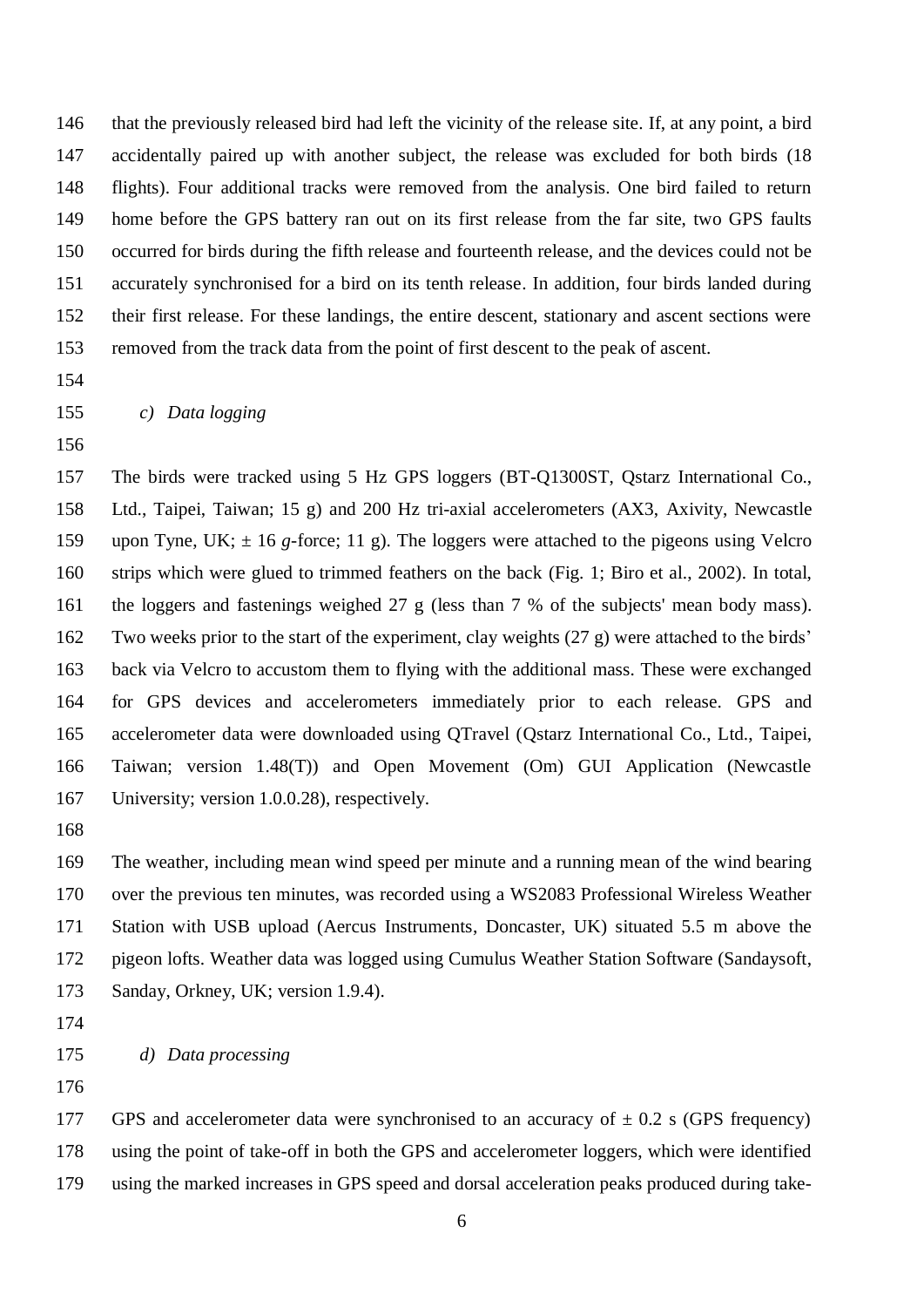off. The weather data was combined with the GPS and accelerometer data using the timestamps from the weather station and the GPS loggers. For each GPS point, the orthodromic (great-circular) distance travelled and birds' final bearing from the previous point were calculated using the haversine formula and forward azimuth, respectively. For each flight, route efficiency was calculated as the ratio between the total straight-line (great- circular) distance between release and home, divided by the sum of the direct (great-circular) distances between each successive GPS point (straightness index; Batschelet, 1981). Wind support and crosswind were calculated using the methods described in Safi et al. (2013): wind support represents the length of the wind vector in the direction of the birds' flight and crosswind represents the absolute speed of the wind vector perpendicular to the birds' direction of travel (Fig. S1). Airspeed, the speed of the bird relative to the wind, was then calculated using the speed derived from the GPS devices while taking into account wind support and crosswind (Safi et al., 2013).

 The dorsal (Z-axis) accelerometer measurements were filtered by taking a running mean over five data points (0.025 s). Static acceleration (or gravity) was removed by subtracting a running mean over 15 wingbeat cycles (> 2 s). The running mean was calculated over wingbeat cycles rather than over specific time periods, because variation in wingbeat frequencies would have meant including varying quantities of partial wingbeat cycles in a time-based running mean. The dorsal acceleration signal was then used to detect each wingbeat using the upper reversal point in acceleration (Fig. S2; Norberg, 1990; Portugal et al., 2014). The peak-to-peak dorsal body (DB) acceleration (*g*) and wingbeat frequency (number of wingbeats per second; Hz) were calculated for each individual wingbeat. The amplitude of the DB displacement (mm), which is the amount the body is displaced per wingbeat, was then calculated by the double integration of dorsal accelerometer measurements (Usherwood et al., 2011). After the first integration running mean over 15 wingbeat cycles removed from velocity to remove drift and then the data was filtered using a fourth order high-pass Butterworth filter with a cut-off frequency of 1 Hz. The procedure was repeated after the integration for displacement but with a cut-off frequency of 2.5 Hz in the Butterworth filter. The cut-off frequencies were determined by visualising the data using fast Fourier transforms. A more conservative estimate of the amplitude of the DB displacement was also calculated by passing the raw accelerometer measurements through fourth order Butterworth filters prior to integration instead of running means, but this led to no significant difference in the results (Fig. S3).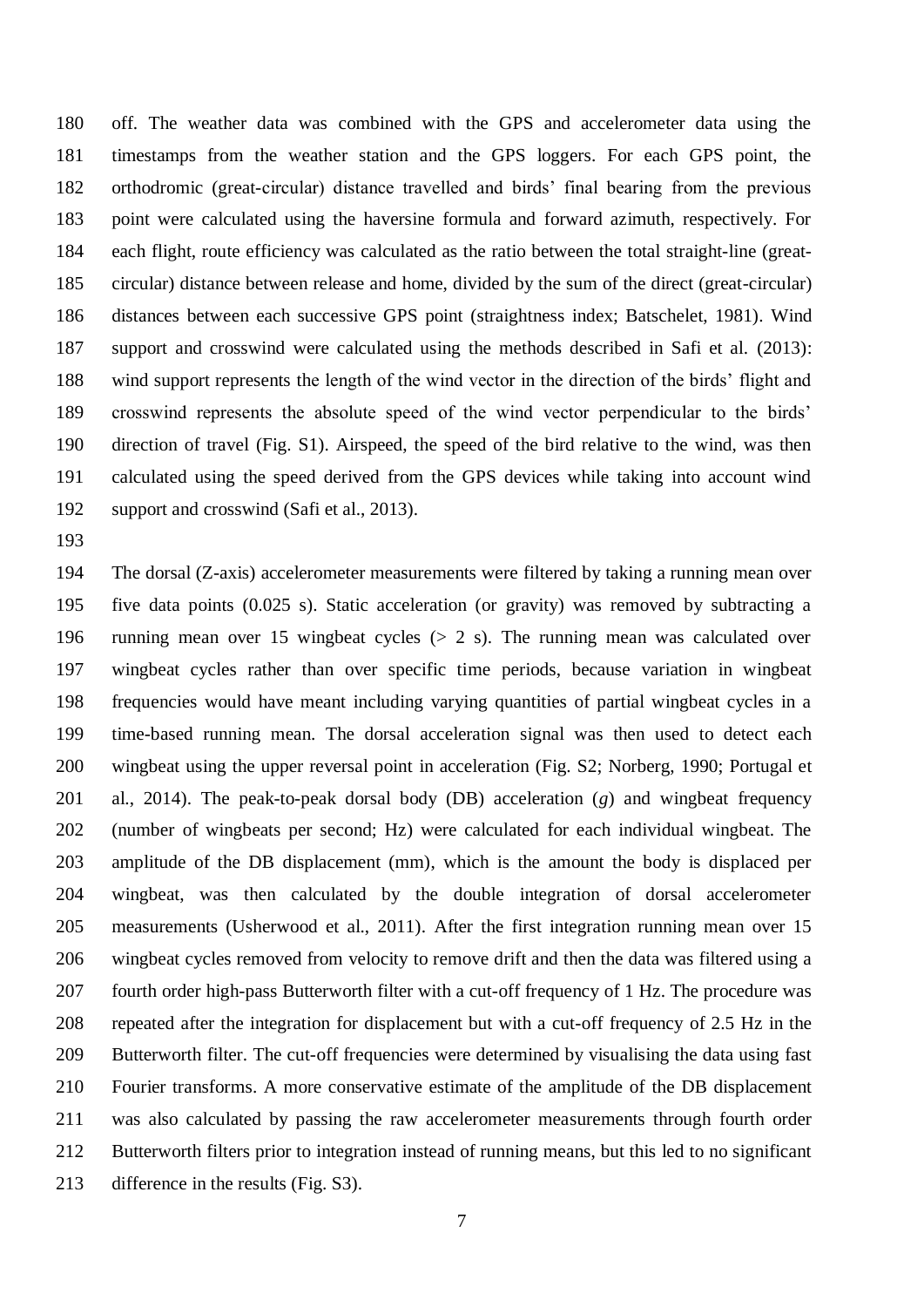In order to only compare sections of steady flight, the data were trimmed in a 1000 m radius around the release site (start point) and the pigeon lofts (end point). The shortest straight-line distance of the entire steady flight therefore measured 5.08 km for the far site and 1.85 km for the near site, respectively. In addition to comparing the entire steady flight, the data were also 219 trimmed to remove sections with lower wingbeat frequencies ( $\leq$  3.0 Hz) and sections of tortuous flight to remove any effect of gliding, idling or circling from the dataset. Tortuosity was calculated by taking a running mean of the change in the birds' bearing over every one 222 second of data (5 GPS points), with changes in direction of  $\geq 3.0^{\circ}$  removed in order to discard circling and keep only active straight-line powered flight.

- 
- 

# *e) Data analyses*

 Piecewise linear mixed effects (LME) models were used investigate the effect of repeated releases on route efficiency, median peak-to-peak DB acceleration per wingbeat (*g*), median DB amplitude per wingbeat (mm), median wingbeat frequency (Hz) and median airspeed (m 230 s<sup>-1</sup>). Piecewise, or segmented, regression identifies an abrupt change of the dependent variable (or breakpoint) in respect to the independent variable, which allows one to fit pre- and post-event slopes (Naumova et al., 2001). We used this approach to identify if changes in wingbeat characteristics corresponded to changes in route efficiency and to identify the trends in the data either side of this change. Breakpoints were objectively estimated using one- dimensional optimisation. Piecewise LME models were fitted using the fixed-effects of release number less than the breakpoint (breakpoint – release number), release number greater than the breakpoint (release number – breakpoint), median wind support, median crosswind and group. Individual was also added as a random slope on both release number effects.

 To establish the effect of wingbeat characteristics on airspeed, two LME models were used. Firstly, with median peak-to-peak DB acceleration and median wingbeat frequency as fixed- effects, and secondly with median DB amplitude per wingbeat, which is dependent on peak- to-peak DB acceleration (force exerted on the dorsal body) and wingbeat frequency (duration of the wingbeat), as a fixed-effect. Group was added as a fixed-effect to both models but was insignificant. Individual was added as a random-effect on the intercept. In addition, LME models were used to directly relate route efficiency with wingbeat characteristics and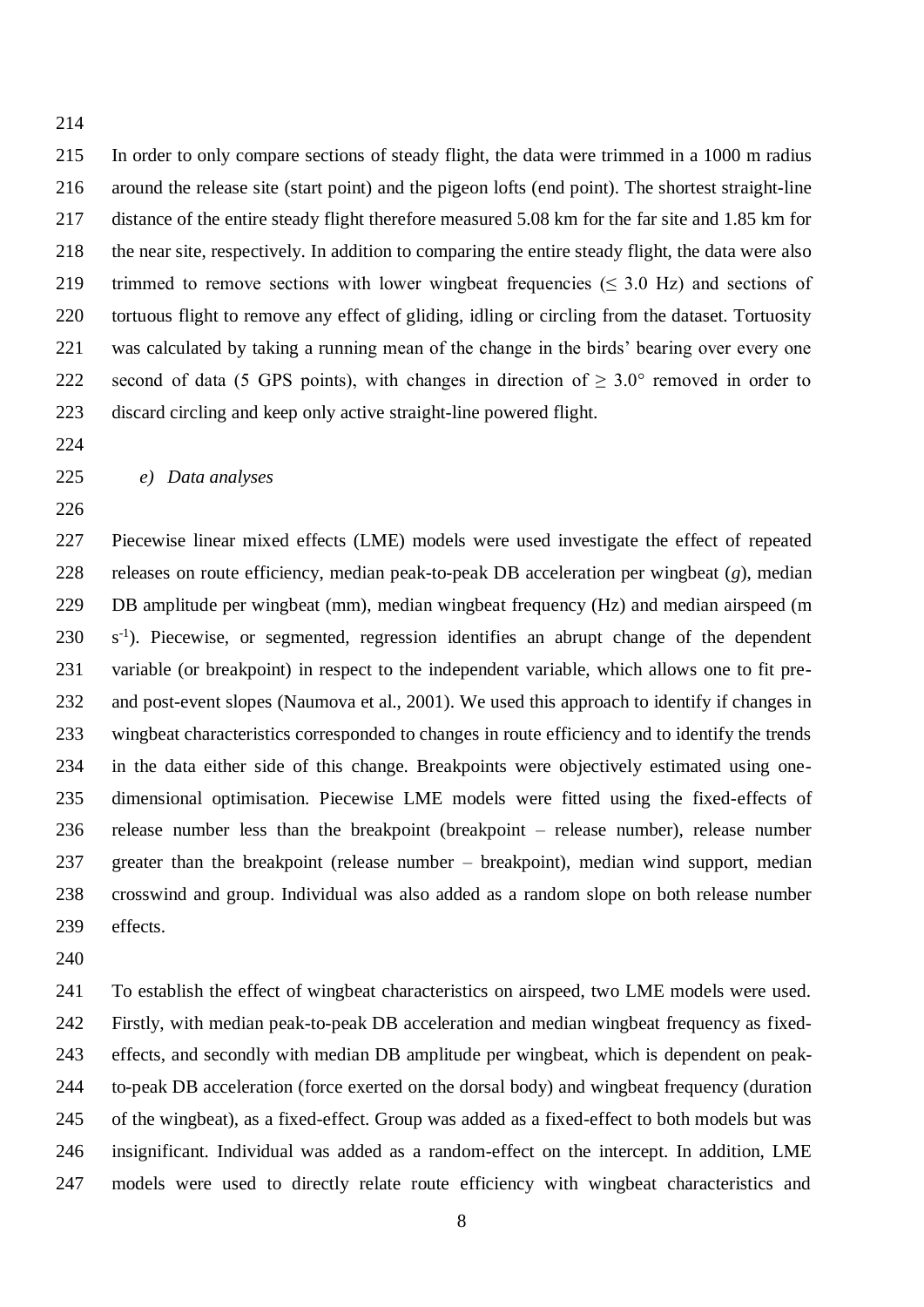airspeed between releases 1-6 using the fixed-effects of route efficiency, median wind support, median crosswind and group, and the random-effect of individual.

 Route efficiency was negatively skewed, and was therefore transformed before analysis by 252 directly inverting values and taking the logarithm using the formula  $log 10(1 - x)$ . From the full models, simpler models were obtained by stepwise deletion of non-significant terms. Likelihood ratio tests were used to test the statistical significance of each fixed effect in the best-fitting model. LME models were calculated using maximum likelihood and the models were checked for assumptions of linearity, normality, homoskedasticity and autocorrelation by visual inspection of plotted residuals. Model fit was assessed by calculating conditional *R*-258 squared values  $(R^2_{LME(C)})$  using the methods described in Nakagawa and Schielzeth (2013).

 Data processing and analysis were conducted using MATLAB (MathWorks, Natick, USA; version R2015a) and the open-source software R (R Core Team, 2016; version 3.2.3) using the packages lme4 (Bates et al., 2015; version 1.1-8) and MuMIn (Bartoń, 2015; version 1.15.1).

**Results**

 Route efficiency improved as the birds became more experienced (Fig. 2). Over the first five 268 releases, route efficiency increased significantly from  $0.46 \pm 0.27$  (mean  $\pm$  s.d.) for release 1 269 to  $0.82 \pm 0.18$  for release 5 (piecewise linear mixed model parameter estimate = 0.287; 270 likelihood ratio test for the model without release number:  $\chi_1^2 = 32.9$ , *P* <0.001). A breakpoint, which denotes a change of the dependent variable (route efficiency) in respect to the independent variable (release number), was then automatically detected between releases 5 and 6 (5.5, 95% confidence interval (CI) [4.3, 6.2]; Fig. 3). No significant difference in 274 route efficiency was detected among releases ranging from release 6 ( $0.88 \pm 0.10$ ) to release 275 20 (0.87  $\pm$  0.10;  $\chi_1^2 = 0.7$ ,  $P = 0.390$ ). Group (i.e. release distance) also had a significant effect on route efficiency, with birds flying from the nearer site (Group 2) flying significantly 277 more efficient routes than those released at the far site (Group 1; estimate = 0.318,  $\chi_1^2 = 4.8$ , 278  $P = 0.029$ ). However, group had no significant effect on wingbeat characteristics or speed, thus the results from the two groups were pooled for the remainder of the analyses (Table 1). Route efficiency was also significantly affected by both median wind support (estimate = -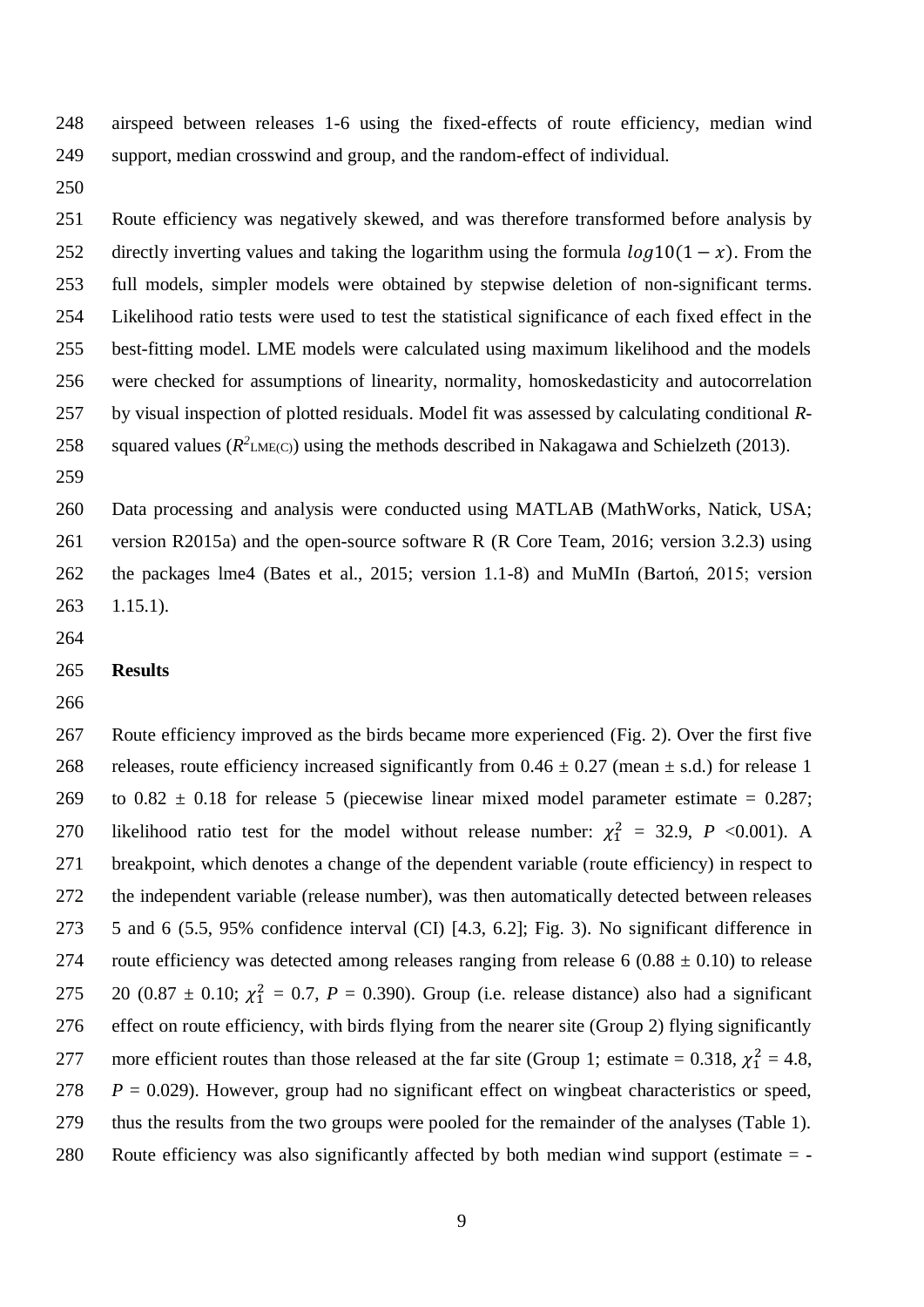281 0.05,  $\chi_1^2 = 14.8$ , *P* <0.001) and median crosswind (estimate = 0.10,  $\chi_1^2 = 7.9$ , *P* = 0.005), with greater wind support and lower crosswinds associated with higher route efficiency.

 A breakpoint was detected in the median peak-to-peak DB acceleration (5.6, 95% CI [4.1, 6.8]) and in the median DB amplitude (5.99, 95% CI [4.6, 6.9]) between the same release numbers (5 and 6) as route efficiency (5.5, 95% CI [4.3, 6.2]). Both the DB acceleration and 287 amplitude significantly increased prior to the breakpoint (acceleration: estimate = 0.038,  $\chi_1^2$  = 288 7.4,  $P = 0.007$ ; amplitude: estimate = 0.140,  $\chi_1^2 = 7.3$ ,  $P = 0.007$ ) before decreasing 289 (acceleration: estimate = -0.006,  $\chi_1^2 = 7.2$ ,  $P = 0.007$ ; amplitude: estimate = -0.067,  $\chi_1^2 =$  17.2, *P* < 0.001; Fig. 4). By contrast, the breakpoint for median wingbeat frequency appeared later, between releases 9 and 10 (9.6, 95% CI [4.5, 12.6]), with no significant change prior to 292 the breakpoint ( $\chi_1^2 = 2.0$ ,  $P = 0.159$ ). Upon visual inspection one might argue that there is a breakpoint in the median wingbeat frequency around release 6. Indeed, manually moving the breakpoint to the breakpoints of DB acceleration (5.6) and amplitude (5.99) revealed that wingbeat frequency significantly decreased during the early releases (breakpoint 5.6: estimate 296 = -0.03,  $\chi_1^2 = 2.83$ ,  $P = 0.007$ ; breakpoint 5.99: estimate = -0.02,  $\chi_1^2 = 6.89$ ,  $P = 0.009$ ). However, the resultant models were weaker and accounted for less of the variability, which is why the objective breakpoint is situated slightly later between releases 9 and 10. The visual ambiguity in the breakpoint is reflected in the confidence interval, which is large for median wingbeat frequency (95% CI [4.5, 12.6]). After the objective breakpoint, wingbeat frequency 301 increased significantly (estimate = 0.02,  $\chi_1^2 = 18.6$ ,  $P < 0.001$ ).

 Median wind support also had a significant effect on both median wingbeat frequency and median DB amplitude, with higher wind support associated with lower wingbeat frequencies 305 (estimate = -0.02,  $\chi_1^2 = 26.5$ ,  $P < 0.001$ ) and increased DB amplitude (estimate = 0.20,  $\chi_1^2 =$  25.3, *P* < 0.001). By contrast, median wind support had no effect on peak-to-peak DB acceleration, and median crosswind had no effect on any of the wingbeat characteristics.

309 Median airspeed (m s<sup>-1</sup>) increased during the first five releases (breakpoint 5.2, 95% CI [3.9, 310 7.8]; estimate = 0.53,  $\chi_1^2 = 32.5$ , *P* <0.001) and thereafter decreased slightly (estimate = -311 0.07,  $\chi_1^2 = 10.6$ , *P* <0.001). The mean of the median flight airspeeds for the first three 312 releases were particularly low (release 1:  $20.1 \pm 1.6$  m s<sup>-1</sup>; release 2:  $19.2 \pm 1.4$  m s<sup>-1</sup>; release 313 3: 19.7  $\pm$  1.0 m s<sup>-1</sup>). However, the coefficient of determination for the relationship between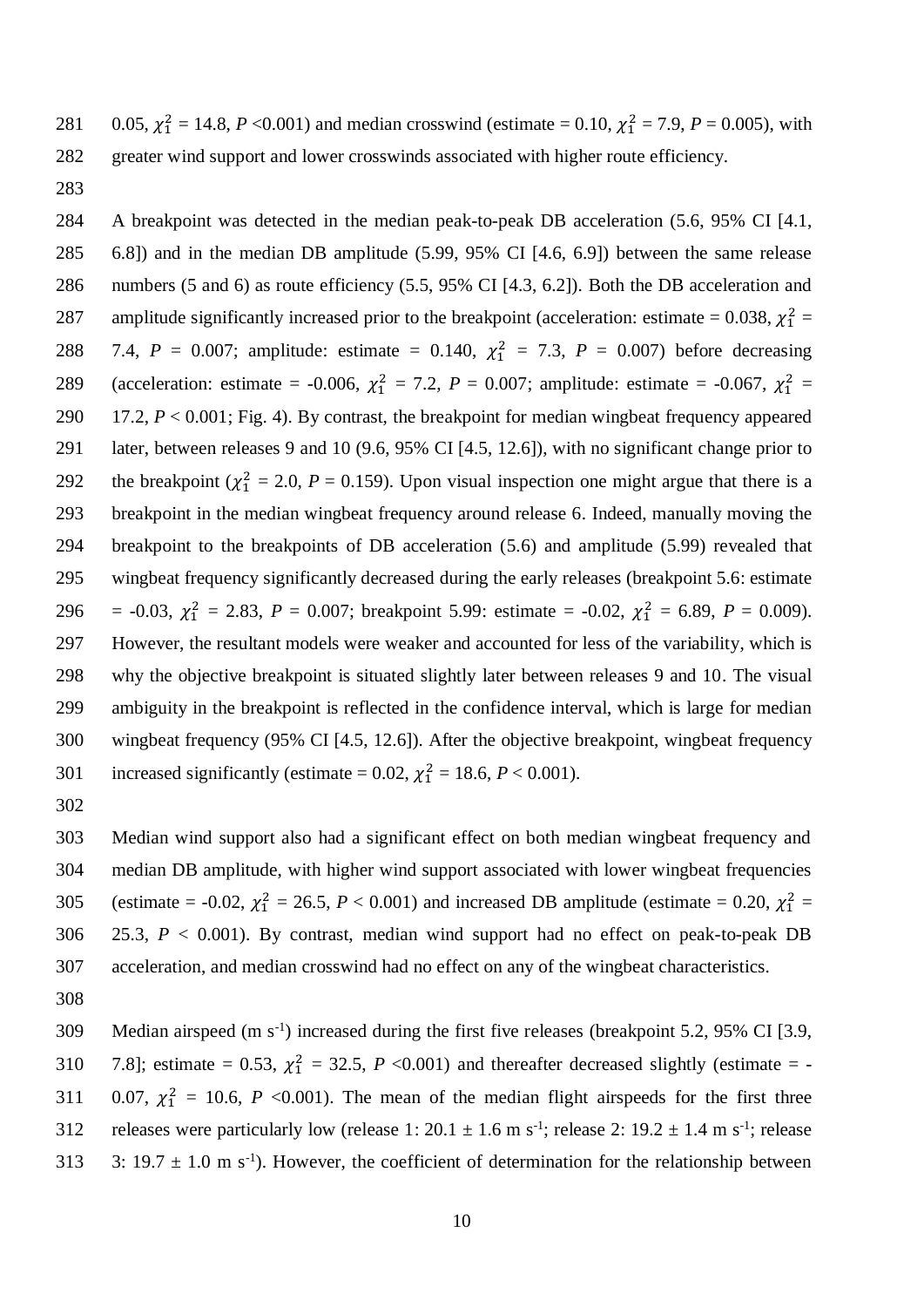314 median airspeed and release number was low, even when accounting for individual variation  $(1.315)$   $(R^2$ <sub>LME(C)</sub> = 0.22). By analysing all 20 releases in a LME model with median peak-to-peak 316 acceleration and median wingbeat frequency as fixed-effects, we found that higher airspeeds 317 were associated with higher peak-to-peak DB accelerations (estimate = 1.57,  $\chi_1^2 = 10.3$ ,  $P =$ 318 0.001) and lower wingbeat frequencies (estimate = -0.78,  $\chi_1^2 = 3.9$ ,  $P = 0.048$ ). Furthermore, 319 in a model with DB amplitude (displacement) as a fixed-effect, which is dependent on peak-320 to-peak DB acceleration (force exerted on the DB) and wingbeat frequency (duration of the 321 wingbeat), DB amplitude was positively associated with airspeed (estimate = -0.24,  $\chi_1^2$  = 322 23.3,  $P < 0.001$ ).

323

 The results thus far indicate that changes in wingbeat characteristics and airspeed correspond to changes in our route familiarity variable (i.e., route efficiency). To directly relate these findings, LME models were used with route efficiency as a fixed-effect between releases 1-6. The results of these analyses corroborate these findings with median peak-to-peak DB 328 acceleration (estimate = -0.11,  $\chi_1^2 = 32.5$ , *P* <0.001), median DB amplitude per wingbeat 329 (estimate = -0.86,  $\chi_1^2 = 20.9$ , *P* <0.001) and median airspeed (estimate = -0.84,  $\chi_1^2 = 20.2$ , *P* 330 <0.001) all positively related to route efficiency (negatively related to the transformed route efficiency; Table S1; Fig. S4). As with release number, median peak-to-peak acceleration was only influenced by route efficiency, with no significant effect of median wind support, median crosswind or group (*P* > 0.1). By contrast to DB acceleration, DB amplitude and airspeed, higher median wingbeat frequencies were associated with lower route efficiencies 335 in releases 1-6 (estimate = 0.06,  $\chi_1^2 = 8.1$ ,  $P = 0.004$ ). Although there was a significant difference between groups in route efficiency in the piecewise LME model (estimate = 0.318,  $\chi_1^2 = 4.8$ ,  $P = 0.029$ ), there was no significant difference between groups when relating 338 wingbeat characteristics and airspeed to route efficiency  $(P > 0.1)$ .

339

340 We hypothesised that one potential explanation for differences in wingbeat characteristics 341 could be changes in wingbeat modes with navigational experience, such as additional circling 342 behaviour and gliding in the early releases. Analysing only data with flap frequencies  $> 3$  Hz 343 and tortuosity  $\lt 3^\circ$  (i.e. without gliding and circling segments, respectively) resulted in a shift 344 in the breakpoint in wingbeat frequency from release 9.6 (95% CI [4.5, 12.6]) to release 6.2 345 (95% CI [4.6, 12.5]). In addition, the wingbeat frequencies significantly decreased prior to 346 the breakpoint (estimate = 0.02,  $\chi_1^2 = 4.6$ ,  $P = 0.03$ ). However, aside from the slight changes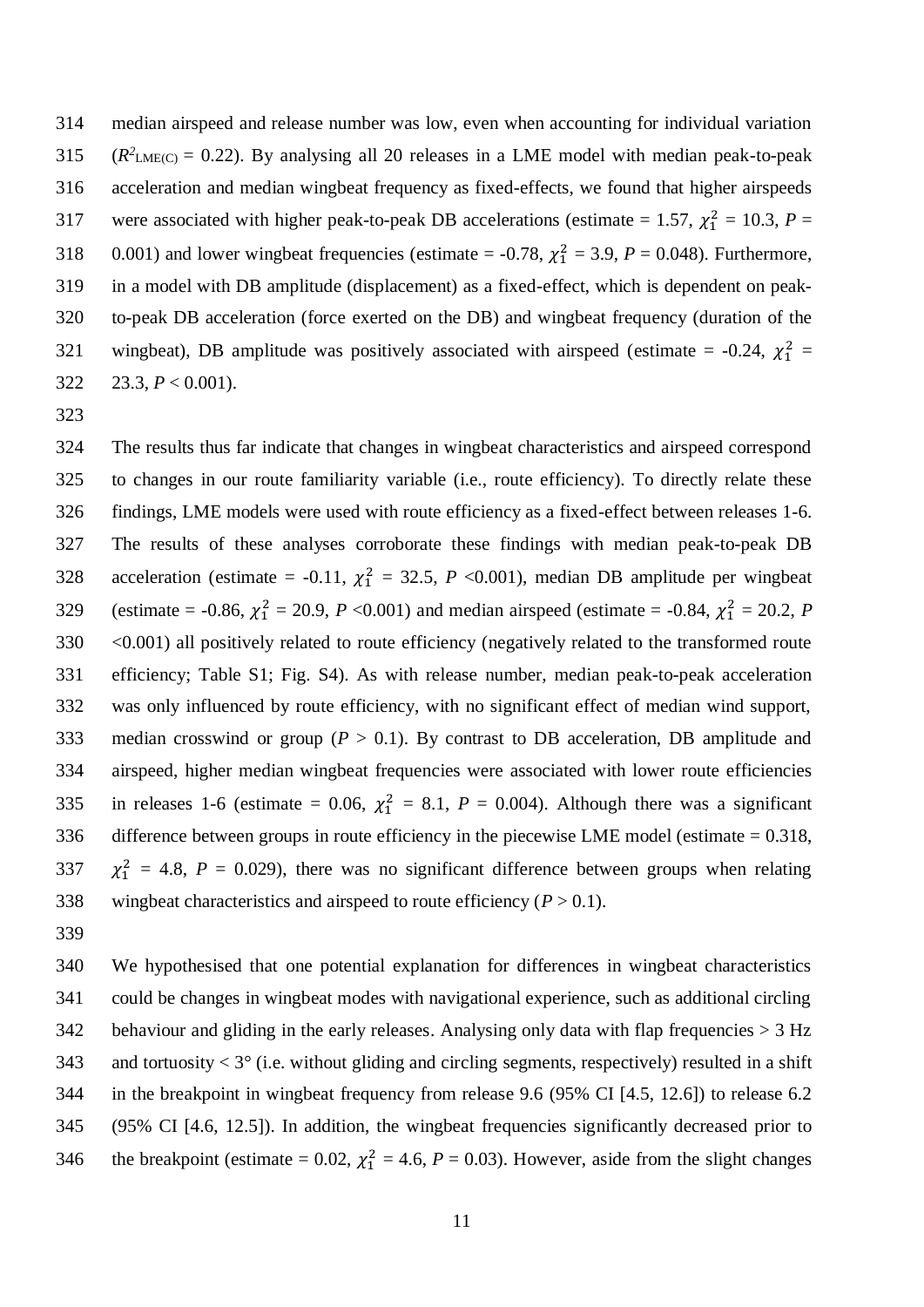to median wingbeat frequency, removing circling and gliding had no other significant effect on the results other than decreasing median wingbeat frequency and median peak-to-peak DB acceleration, and increasing median DB amplitude and median airspeed (Fig. S5). Furthermore, it is important to note that the confidence interval in the breakpoint for wingbeat frequency remains approximately the same and that on visual inspection one could place a breakpoint in the whole flight data at around release 6, as discussed above.

## **Discussion**

 We investigated the effect of navigational experience in relation to wingbeat characteristics and airspeed in homing pigeons. The results indicate, for the first time, that gradual increases in the birds' route efficiency, observed as birds become more experienced with a given terrain, are also accompanied by changes in wingbeat characteristics and airspeed. As the birds' route efficiency improved during the first six releases, the median peak-to-peak dorsal body (DB) acceleration, the median DB amplitude and, consequently, the birds' median airspeed also increased. By contrast, after route efficiency stabilised, the birds' median DB acceleration and amplitude decreased, whereas median wingbeat frequency increased. However, decreasing DB amplitude, and hence wingbeat amplitude, in favour of increasing wingbeat frequency did not result in a higher airspeed. Taken together, our results suggest that birds may be modulating their flight characteristics as a function of navigational familiarity with the area through which they are travelling.

 As with previous studies (reviewed in Guilford and Biro, 2014), route efficiency improved over consecutive releases. It increased significantly over the first five releases, with a breakpoint detected between releases 5 and 6. The breakpoint denotes a change in route efficiency (dependent variable) in respect to release number (independent variable), with the position of the breakpoint determined by where the slopes of the two segments join. We chose the piecewise linear mixed model approach to objectively identify a change of state because, as these results demonstrate, wingbeat characteristics and airspeed continue to change long after route efficiency stabilises. Whilst we could manually divide the data into segments, an automated approach enables us to objectively identify changes in wingbeat characteristics and airspeed as a function of release number and to identify whether these changes correspond to changes in route efficiency. In this study, we identified that route efficiency increases up to a breakpoint of 5.5 and thereafter stabilises. As expected, the near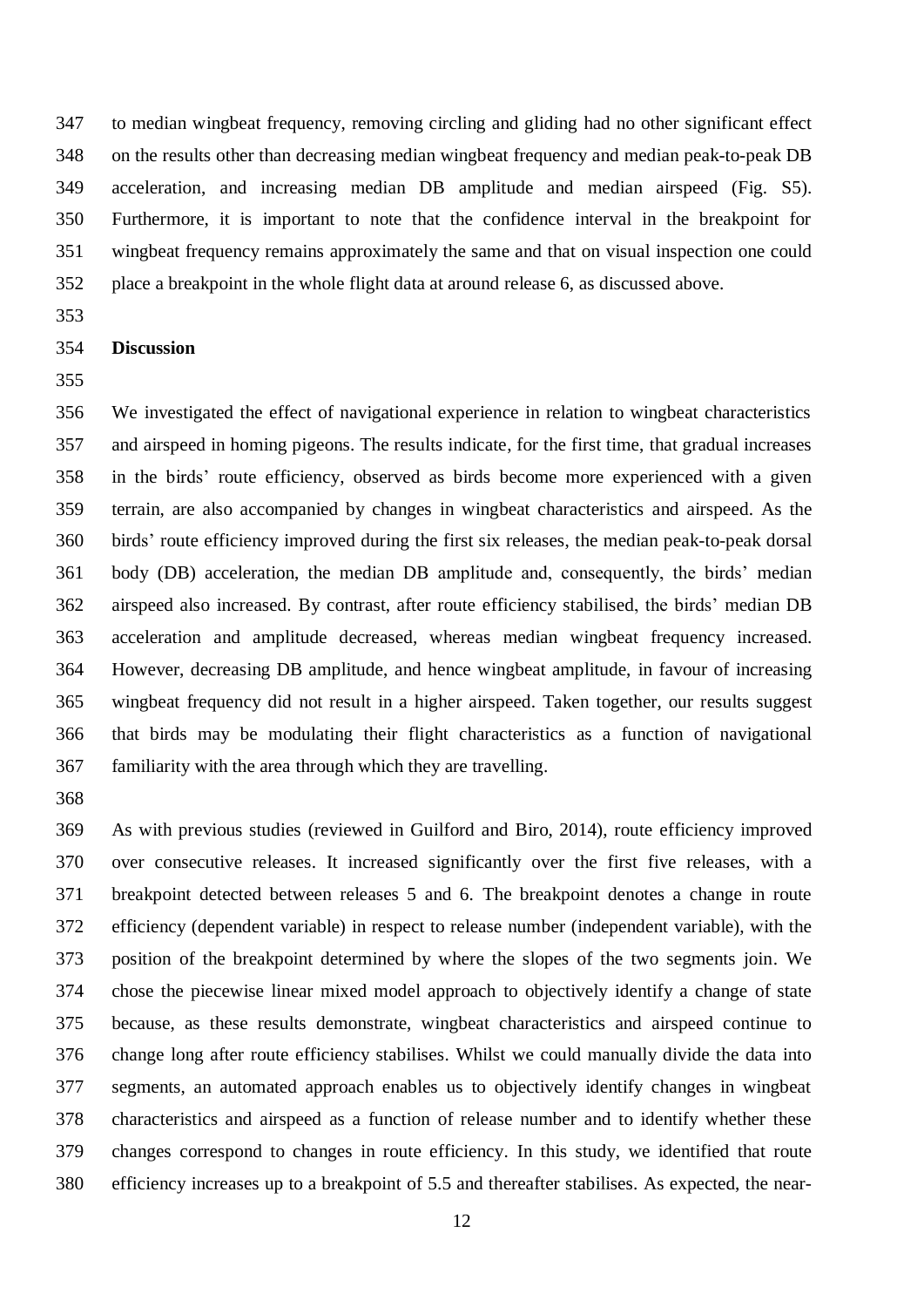site group (straight-line distance: 3.85 km) flew significantly more efficient routes home in the early stages of route learning than the far-site group (7.06 km), due to the proximity of the near release site to the familiar area surrounding the pigeons' home lofts. However, despite these differences, no significant difference was found between groups in wingbeat characteristics and speed, and route efficiency still significantly increased over the first five releases for both groups. These results reinforce the idea that birds modulate their wingbeat characteristics in response to navigating an unfamiliar route, and that this effect is detectable even at short distances from home.

 The aforementioned changes in route efficiency did correspond to changes in wingbeat characteristics, both in terms of the positioning of the breakpoint and when directly relating these factors during the first six releases. As route efficiency increased, the peak-to-peak DB acceleration and DB amplitude also increased, which indicates the acceleration, or force, the dorsal body experienced increased over the first few releases. The median peak-to-peak DB acceleration per wingbeat was especially low during the first few releases. Although DB acceleration did decrease again after route efficiency stabilised, the DB accelerations the birds experienced during the first few releases were still much lower than in the last few releases, which could suggest that the overall flapping force was lower during the first few releases. Correspondingly, the airspeeds of the first three flights were also particularly low. By analysing the influence of peak-to-peak DB acceleration and wingbeat frequency on airspeed, we established that higher airspeeds were associated with higher peak-to-peak accelerations and lower wingbeat frequencies, with peak-to-peak acceleration having a slightly larger effect than wingbeat frequency. However, the amplitude of the DB displacement, which is dependent on the peak-to-peak acceleration (force exerted on the DB) and the wingbeat frequency (duration of the wingbeat), had the greatest overall effect on airspeed. For example, a wingbeat which is both high in force (peak-to-peak acceleration) and long in time (low wingbeat frequency) will result in a greater displacement, and hence higher airspeed, than one that is low in force or short in time. It should be noted, however, that this negative relationship between wingbeat frequency and airspeed is within the subtleties of active flight parameters, and may not represent the relationship over the entire range of the pigeons' wingbeat characteristics. Although DB amplitude is an indirect measure of wing amplitude, the two measures are likely to be related (Hedrick et al., 2004). An alternative explanation for the changes in wingbeat characteristics and airspeed could be changes in flight behaviour, such as increased circling and/or gliding. However, removing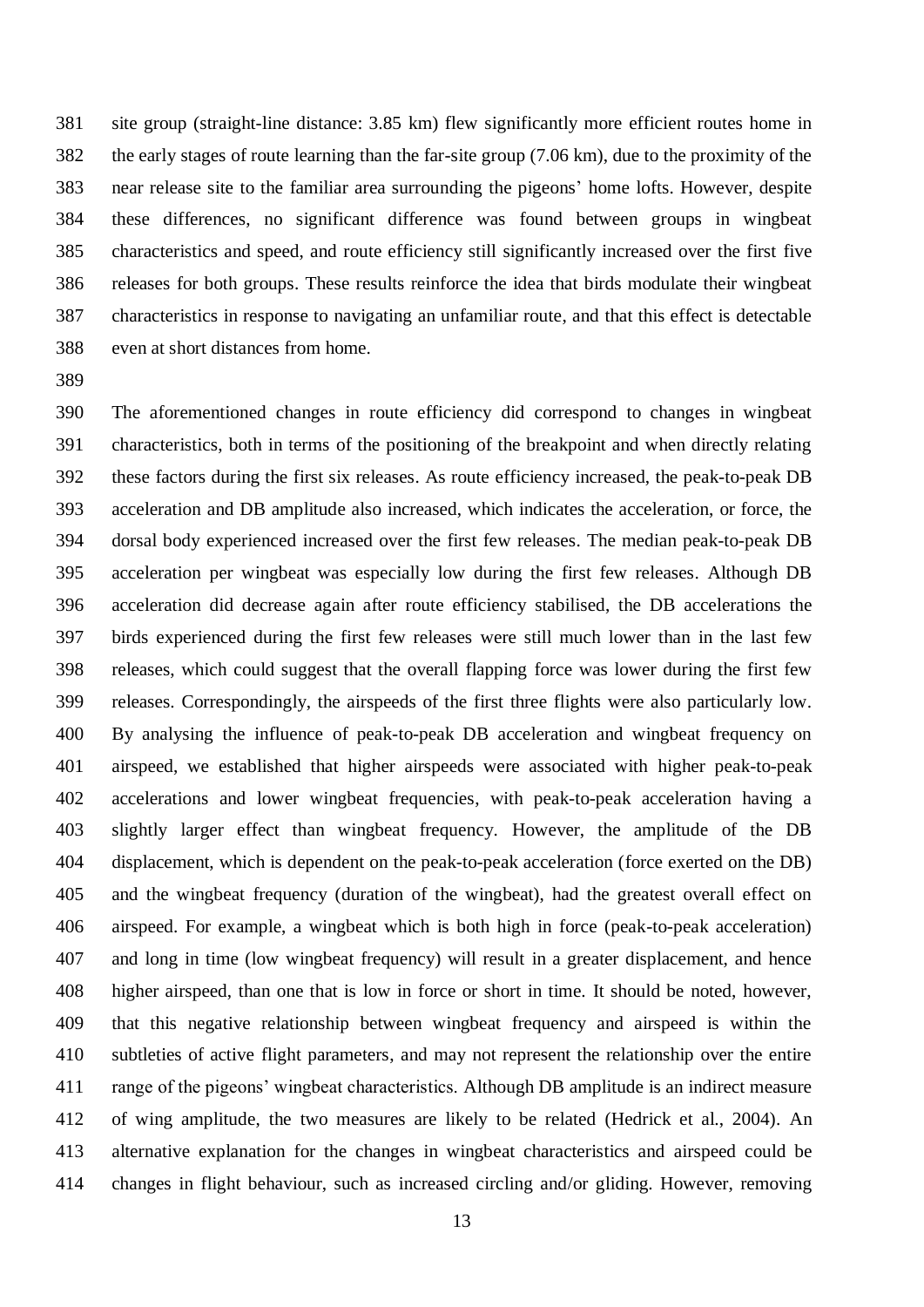both wingbeat frequencies below 3 Hz and tortuous flight made no substantial difference to the results other than shifting the breakpoint of median wingbeat frequency, suggesting that the changes in wingbeat characteristics are occurring during straight-line powered flight. Flying at a slower speed from an unfamiliar location may be an advantage as it may enable the bird to gather more local ambient information.

 Breakpoints in the median peak-to-peak acceleration (release: 5.7) and the median DB amplitude (5.99), which occur between the same release number as route efficiency (5.5), along with the fact that higher peak-to-peak acceleration and DB amplitude were associated with higher route efficiency in releases 1-6, indicate that DB movements change as a function of navigational knowledge. By contrast, during the first six releases, higher wingbeat frequencies were associated with lower route efficiencies. The large confidence interval and slightly later breakpoint in wingbeat frequency (9.6) may reflect the fact that it is likely that birds continue to learn routes home even after route efficiency initially plateaus. Indeed, removing circling and gliding behaviour resulted in a breakpoint in wingbeat frequencies being detected at release 6.2. Thus, changes in wingbeat characteristics shortly after the route efficiency breakpoint could still be related to the acquisition of navigational knowledge. An alternative explanation could be increases in the birds' physical fitness, or acclimatisation to the sensor mass or to the capture and release procedure. However, given the substantial 434 number of releases immediately prior to the start of the experiment ( $\geq$  24), the daily free flights around the loft and that the birds were fitted with clay weights equal to the size and mass of the devices two weeks prior to the start of the experiment, this is unlikely to have been a factor. Furthermore, migratory species, such as barnacle geese (*Branta leucopsis*) undertaking 2,500 km journeys, do not increase flight behaviour prior to migratory departure (Portugal et al., 2012), suggesting exercise is not a prerequisite for extended flight.

 Shortly after route efficiency stabilised, changes in the birds' flight characteristics consisted largely of increases in wingbeat frequency as the birds' DB acceleration and amplitude decreased. The inertial power requirement, or cost, of horizontal steady flight is proportional to the square of wingbeat amplitude but the cube of wingbeat frequency (Greenewalt, 1962; Lilienthal, 2001), which means increasing wingbeat frequency would result in a higher inertial power cost. If this higher wingbeat frequency translated into higher airspeeds then this strategy could be beneficial as the bird would then reach its destination in less time (Hedenström and Alerstam, 1995). However, as already highlighted, higher wingbeat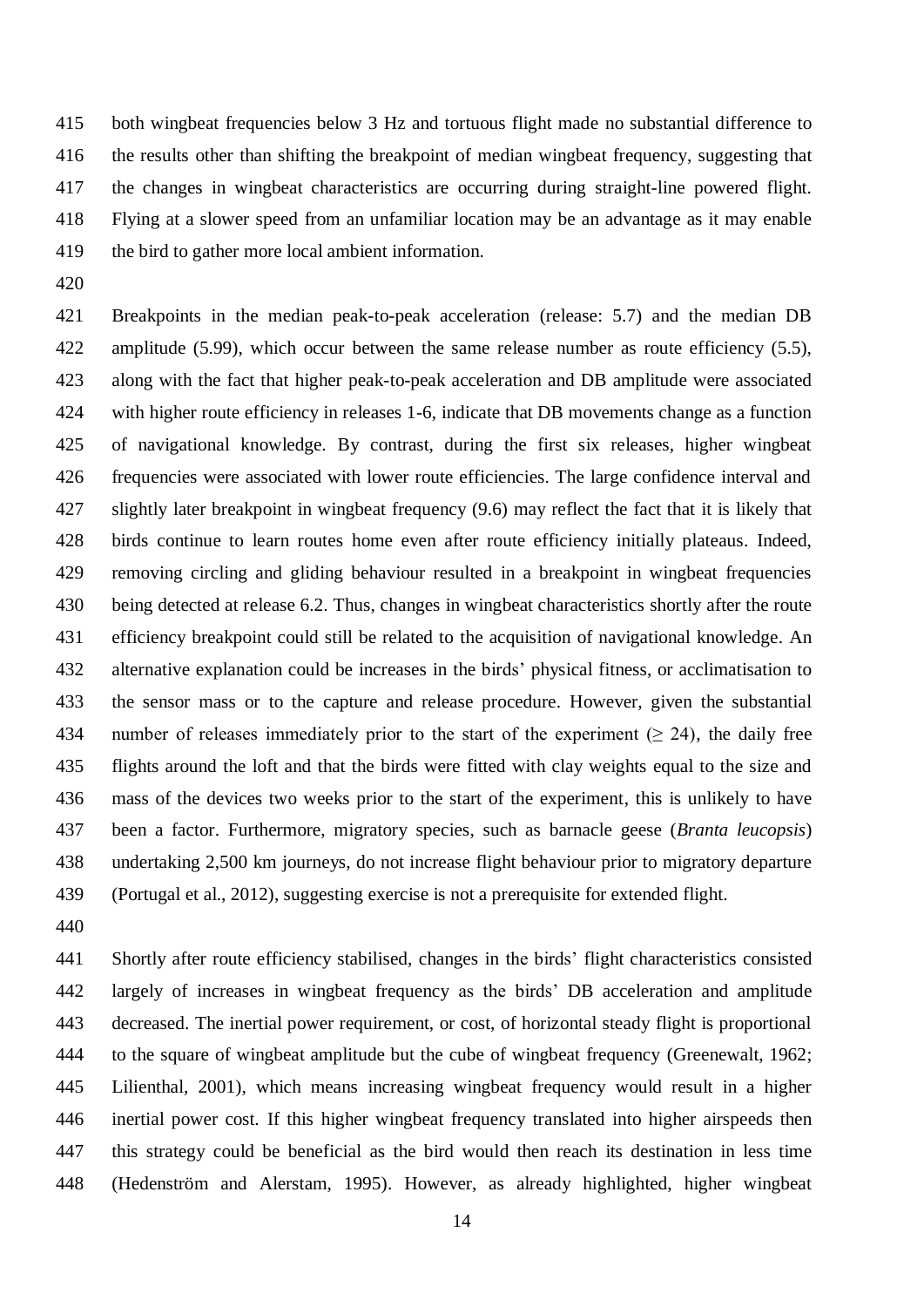frequencies were associated with lower airspeeds. Indeed, airspeed did decrease significantly from release 6, although variability in this was high and the effect size small. Albeit increasing wingbeat frequency would increase the inertial power costs, a higher wingbeat frequency would also result in a higher aerodynamic efficiency by reducing the drag from the wings and body and increasing lift (Greenewalt, 1962; Lilienthal, 2001), which may be advantageous once the total length of the journey is known. The median wingbeat frequency increased in this study from 4.9 (release 6) to 5.2 (release 18), i.e. by 5.8%. However, these wingbeat frequencies are still considerably lower than those reported for homing pigeons participating in flight which may require a higher degree of aerodynamic efficiency or stability, such as flock flight (~6.6-7.0 Hz; Usherwood et al., 2011) and during ascending and descending flight (6.1-9.6 Hz; Berg and Biewener, 2008). Thus, the increases in wingbeat frequency exhibited in this study are more likely to be related to birds optimising their flight patterns between inertial power requirements and aerodynamic efficiency.

 Increasing aerodynamic efficiency, by increasing wingbeat frequency, could help conserve energy particularly as the results of this study also indicate a strong effect of the wind on route efficiency and flight characteristics. The effect of wind on flight is well documented, particularly in relation to the timing and distance travelled during migration (Alerstam, 1979; Liechti and Bruderer, 1998). Liechti (2006) highlighted that wind speed can easily double or halve the bird's speed and thereby affect the overall cost of the flight. Weather data used in this study (mean wind speed and bearing) were recorded 5.5 m above the pigeon lofts, 7.06 km from the "far" release site. Therefore, the accuracy of the readings decreased the further away the bird was from the lofts, which could explain some of the variation, particularly in airspeed, found in this study. Nevertheless, the results indicate that wind support, in particular, was a consistent and significant factor contributing to the work rate, with a higher wind support (tail wind) associated with a lower wingbeat frequency, which would decrease the inertial power costs. By contrast, the birds' peak-to-peak DB acceleration was not 476 affected by the wind, which suggests that, in winds under  $7 \text{ ms}^{-1}$ , birds compensate for the wind by modulating wingbeat frequency rather than the amplitude. Indeed, the change in breakpoint in the wingbeat frequency from the whole flight data to the active straight-line data from release 9.6 to release 6.2 could also be a reflection of the birds utilising circling and gliding behaviour to compensate for the effects of the wind. Furthermore, higher route efficiency was associated with higher wind support and lower crosswinds, which suggests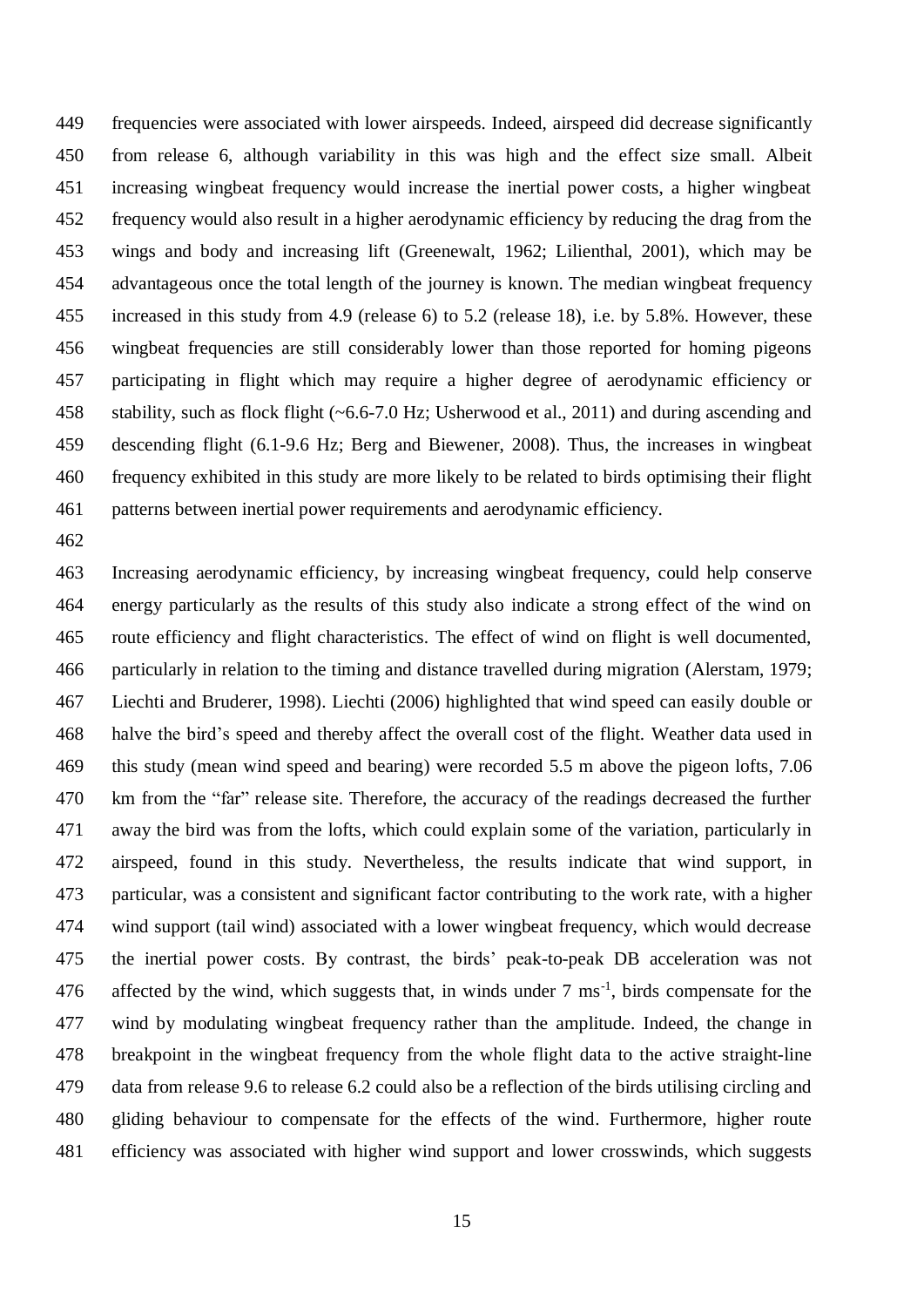that the birds may modify their route (and hence their route efficiency) depending on the wind conditions.

 Regardless of the underlying cause for the changes in wingbeat characteristics, the results of this study indicate, for the first time, that pigeons modulate their wingbeat characteristics as a function of navigational knowledge, which suggests that navigation and the learning process in birds may have physical manifestations. In particular, the birds' peak-to-peak DB acceleration was especially low during the first few releases, which was unaffected by wind characteristics, and related to a lower airspeed. Thus, measuring flight characteristics could provide new insights into the cognitive state of the bird. For example, wingbeat characteristics may be used as "signatures" of birds' route familiarity, which could be utilised in navigation research to identify how familiar a bird is with a given navigational task. Furthermore, the results of this study lead us to speculate that birds may be able to orient and learn more effectively at lower speeds, in which case the flight would then become a trade- off, or compromise, between optimal navigation and learning (accuracy), and vulnerability to predators and the total flight time (speed). Moreover, these results suggest that the cost of the first flight, such as the first migration or first route out in search of a novel foraging site, may be higher than that of subsequent flights, both due to inefficiencies in the route, which increase the total distance flown, and the increased flight time, due to lower airspeeds. This in turn could impact on the total time available for foraging and reproduction, and could impact on other decisions, such as whether to fly with other individuals. For example, despite the additional energetic cost of flying in a close cluster flock (Usherwood et al., 2011), a naïve individual may be able to conserve energy by flying with experienced individuals to reduce the total flight time, as well as gaining protection from predators. Thus, studying intra- individual modulations of wingbeat characteristics and airspeed could provide new insights into the decision-making and navigational strategies of birds.

### **Acknowledgements**

 We thank Lucy Larkman, Dave Wilson and Phil Smith for animal husbandry and technical support, and Graham Taylor, Theresa Burt de Perera, Lauriane Rat-Fischer, Isobel Watts, Oliver Padget, Allert Bijleveld, Simon Taylor, Indira Nagesh, Marco Klein Heerenbrink and members of the navigation, flight and behavioural ecology research groups at Oxford's Department of Zoology for helpful discussions and comments on earlier versions of the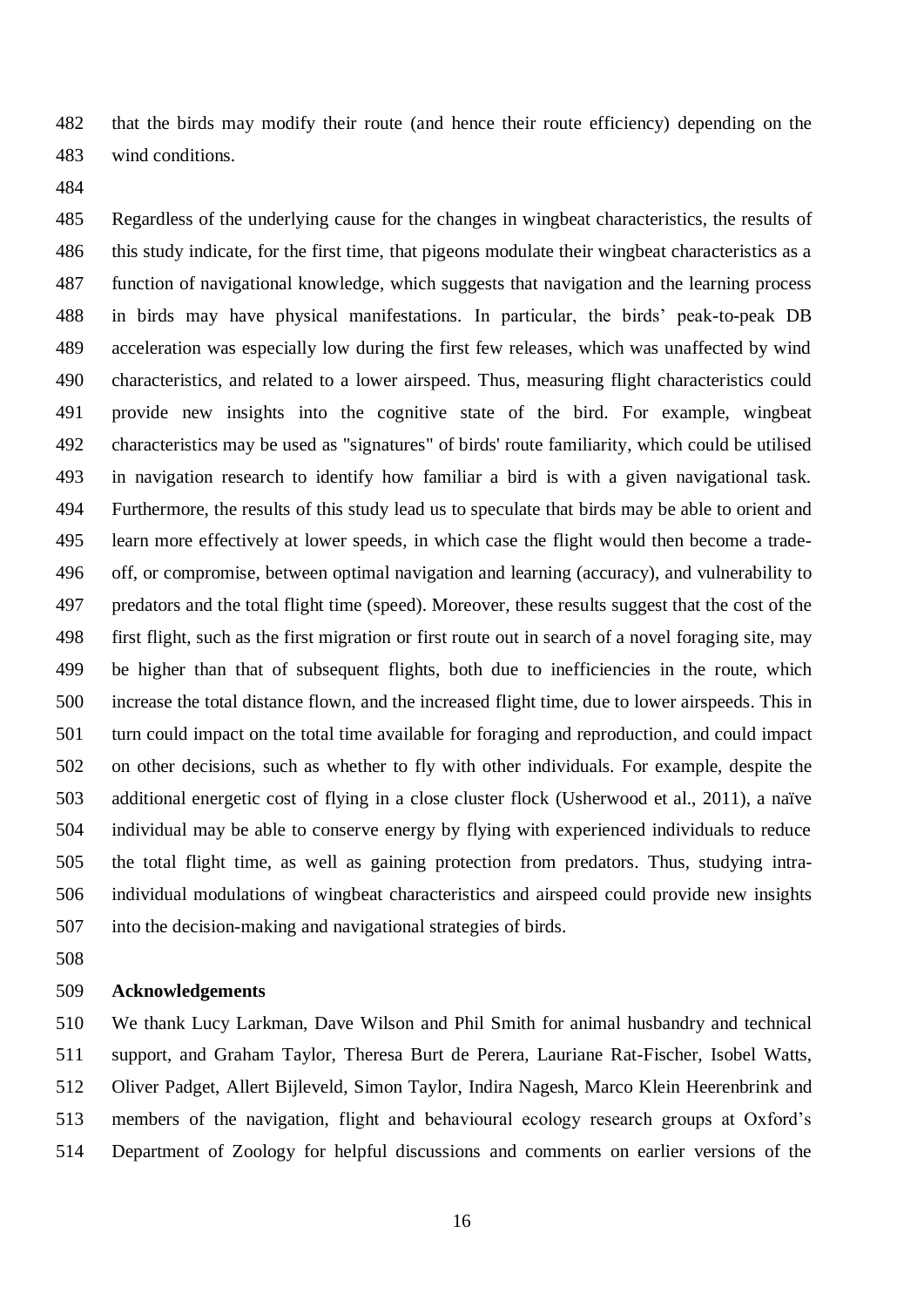| 515 | manuscript. We would also like to thank two anonymous reviewers for their helpful     |  |  |  |  |  |  |  |  |  |
|-----|---------------------------------------------------------------------------------------|--|--|--|--|--|--|--|--|--|
| 516 | comments on the manuscript.                                                           |  |  |  |  |  |  |  |  |  |
| 517 |                                                                                       |  |  |  |  |  |  |  |  |  |
| 518 | <b>Competing interests</b>                                                            |  |  |  |  |  |  |  |  |  |
| 519 | We have no competing interests.                                                       |  |  |  |  |  |  |  |  |  |
| 520 |                                                                                       |  |  |  |  |  |  |  |  |  |
| 521 | <b>Authors' contributions</b>                                                         |  |  |  |  |  |  |  |  |  |
| 522 | LAT, SJP and DB designed the study; LAT performed the experiments and analysed data;  |  |  |  |  |  |  |  |  |  |
| 523 | LAT, SJP and DB contributed to writing the manuscript.                                |  |  |  |  |  |  |  |  |  |
| 524 |                                                                                       |  |  |  |  |  |  |  |  |  |
| 525 | <b>Funding</b>                                                                        |  |  |  |  |  |  |  |  |  |
| 526 | LAT was funded by the Biotechnology and Biological Sciences Research Council (BBSRC)  |  |  |  |  |  |  |  |  |  |
| 527 | UK (grant number BB/J014427/1), DB by a Royal Society University Research Fellowship. |  |  |  |  |  |  |  |  |  |
| 528 |                                                                                       |  |  |  |  |  |  |  |  |  |
| 529 | Data accessibility                                                                    |  |  |  |  |  |  |  |  |  |
| 530 | Data will be available from dryad digital repository upon acceptance.                 |  |  |  |  |  |  |  |  |  |
| 531 |                                                                                       |  |  |  |  |  |  |  |  |  |
|     | <b>References</b>                                                                     |  |  |  |  |  |  |  |  |  |

**Alerstam, T.** (1979). Wind as selective agent in bird migration. *Ornis Scand.* **10**, 76–93.

**Bartoń, K.** (2015). MuMIn: Multi-model inference. https://cran.rproject.org/package=MuMIn.

- **Bates, D., Maechler, M., Bolker, B. and Walker, S.** (2015). Fitting linear mixed-effects models using lme4. *J. Stat. Softw.* **67**, 1–48.
- **Batschelet, E.** (1981). *Circular statistics in biology*. London, UK: Academic Press.
- **Berg, A. M. and Biewener, A. A.** (2008). Kinematics and power requirements of ascending and descending flight in the pigeon (*Columba livia*). *J. Exp. Biol.* **211**, 1120–1130.
- **Biro, D., Guilford, T., Dell'Omo, G. and Lipp, H.-P.** (2002). How the viewing of familiar landscapes prior to release allows pigeons to home faster: evidence from GPS tracking. *J. Exp. Biol.* **205**, 3833–3844.
- **Biro, D., Meade, J. and Guilford, T.** (2004). Familiar route loyalty implies visual pilotage in the homing pigeon. *Proc. Natl. Acad. Sci. U. S. A.* **101**, 17440–17443.
- **Butler, P. J., Green, J. A., Boyd, I. L. and Speakman, J. R.** (2004). Measuring metabolic rate in the field: the pros and cons of the doubly labelled water and heart rate methods.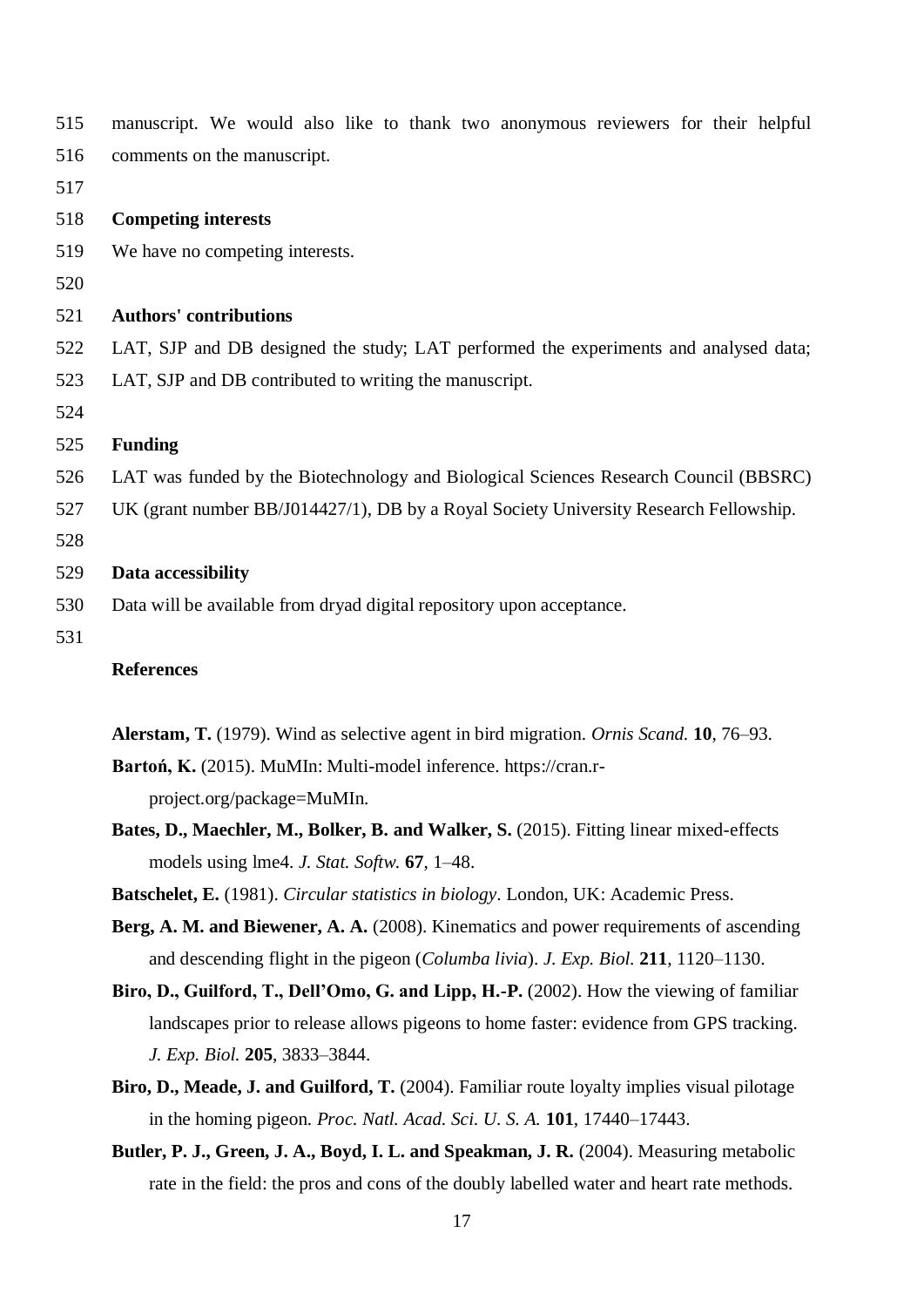*Funct. Ecol.* **18**, 168–183.

- **Esri, HERE, DeLorme, Intermap, INCREMENT P, GEBCO, USGS, FAO, NPS, NRCAN, et al.** (2013). World Topographic Map.
	- http://services.arcgisonline.com/ArcGIS/rest/services/World\_Topo\_Map/MapServer.
- **Flack, A., Fiedler, W., Blas, J., Pokrovsky, I., Kaatz, M., Mitropolsky, M., Aghababyan, K., Fakriadis, I., Makrigianni, E., Jerzak, L., et al.** (2016). Costs of migratory decisions: A comparison across eight white stork populations. *Sci. Adv.* **2**, e1500931.
- **Gagliardo, A.** (2013). Forty years of olfactory navigation in birds. *J. Exp. Biol.* **216**, 2165– 2171.
- **Greenewalt, C. H.** (1962). Dimensional relationships for flying animals. *Smithson. Misc. Collect.* **144**, 1–46.
- **Guilford, T. and Biro, D.** (2014). Route following and the pigeon's familiar area map. *J. Exp. Biol.* **217**, 169–179.
- **Halsey, L. G., Portugal, S. J., Smith, J. A., Murn, C. P. and Wilson, R. P.** (2009). Recording raptor behavior on the wing via accelerometry. *J. Field Ornithol.* **80**, 171– 177.
- **Hedenström, A. and Alerstam, T.** (1995). Optimal flight speed of birds. *Philos. Trans. R. Soc. B Biol. Sci.* **348**, 471–487.
- **Hedrick, T. L., Usherwood, J. R. and Biewener, A. A.** (2004). Wing inertia and wholebody acceleration: an analysis of instantaneous aerodynamic force production in cockatiels *(Nymphicus hollandicus)* flying across a range of speeds. *J. Exp. Biol.* **207**, 1689–1702.
- **Kramer, G.** (1957). Experiments on bird orientation and their interpretation. *Ibis (Lond. 1859).* **99**, 196–227.
- **Liechti, F.** (2006). Birds: Blowin' by the wind? *J. Ornithol.* **147**, 202–211.
- **Liechti, F. and Bruderer, B.** (1998). The relevance of wind for optimal migration theory. *J. Avian Biol.* **29**, 561–568.
- **Lilienthal, O.** (2001). *Birdflight as the basis of aviation* [transl.]. Hummelstown, USA: Markowski International.
- **Meade, J., Biro, D. and Guilford, T.** (2005). Homing pigeons develop local route stereotypy. *Proc. R. Soc. B Biol. Sci.* **272**, 17–23.
- Nakagawa, S. and Schielzeth, H. (2013). A general and simple method for obtaining  $R^2$ from generalized linear mixed-effects models. *Methods Ecol. Evol.* **4**, 133–142.
- **Naumova, E. N., Must, A. and Laird, N. M.** (2001). Tutorial in Biostatistics: Evaluating the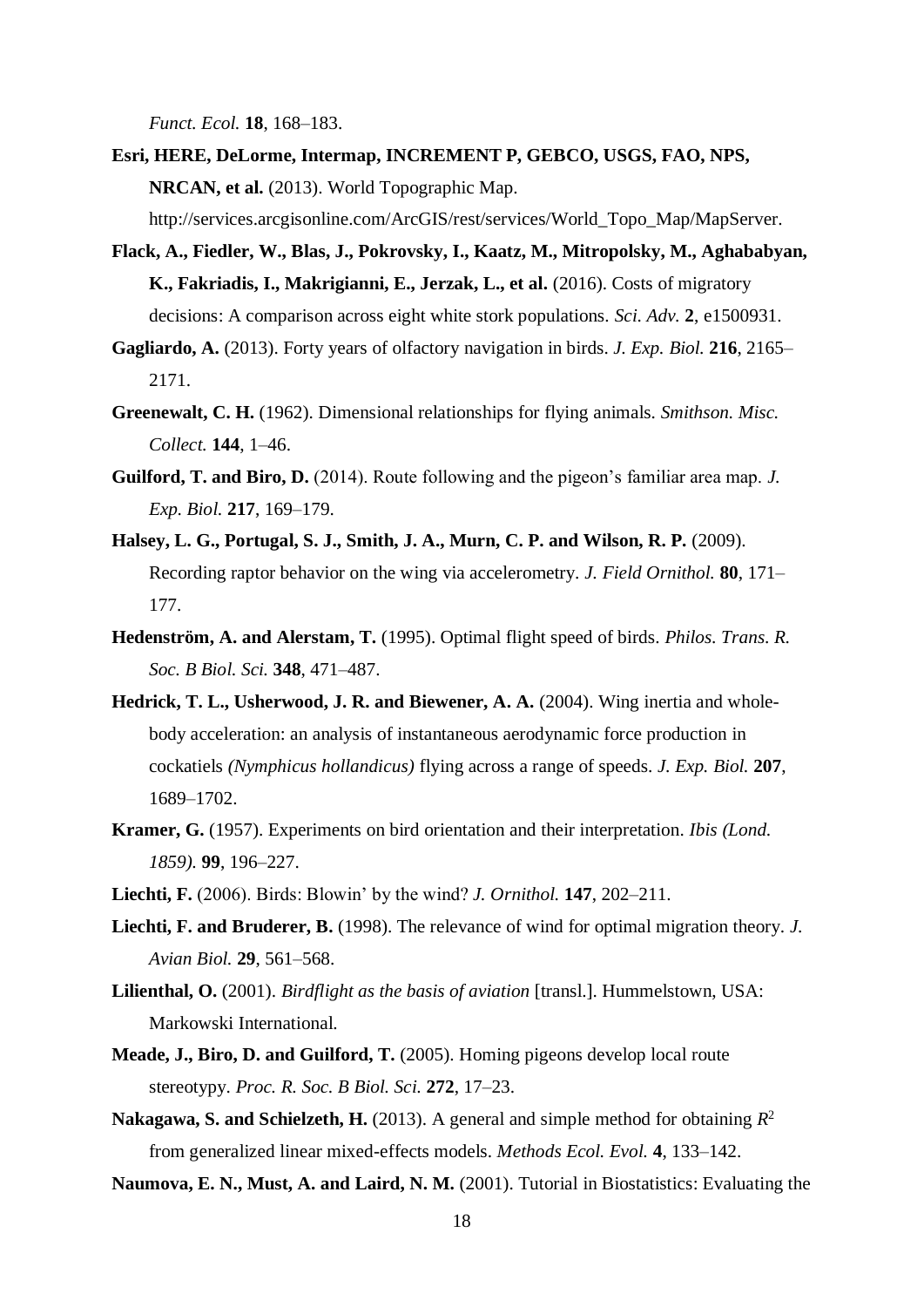impact of "critical periods" in longitudinal studies of growth using piecewise mixed effects models. *Int. J. Epidemiol.* **30**, 1332–1341.

- **Norberg, U. M.** (1990). *Vertebrate flight: Mechanics, physiology, morphology, ecology and evolution*. Berlin, Germany: Springer-Verlag.
- **Portugal, S. J., Green, J. A., White, C. R., Guillemette, M. and Butler, P. J.** (2012). Wild geese do not increase flight behaviour prior to migration. *Biol. Lett.* **8**, 469–472.
- **Portugal, S. J., Hubel, T. Y., Fritz, J., Heese, S., Trobe, D., Voelkl, B., Hailes, S., Wilson, A. M. and Usherwood, J. R.** (2014). Upwash exploitation and downwash avoidance by flap phasing in ibis formation flight. *Nature* **505**, 399–402.
- **R Core Team** (2016). *R: A language and environment for statistical computing.* Vienna, Austria: R Foundation for Statistical Computing.
- **Rayner, J. M. V.** (1985). Bounding and undulating flight in birds. *J. Theor. Biol.* **117**, 47–77.
- **Safi, K., Kranstauber, B., Weinzierl, R., Griffin, L., Rees, E. C., Cabot, D., Cruz, S., Proaño, C., Takekawa, J. Y., Newman, S. H., et al.** (2013). Flying with the wind: scale dependency of speed and direction measurements in modelling wind support in avian flight. *Mov. Ecol.* **1**, 4.
- **Schmidt-Koenig** (1990). The sun compass. *Experientia* **46**, 336–342.
- **Schmidt-Nielsen, K.** (1972). Locomotion: Energy Cost of Swimming, Flying, and Running. *Science (80-. ).* **177**, 222–228.
- **Steiner, I., Bürgi, C., Werffeli, S., Dell'Omo, G., Valenti, P., Tröster, G., Wolfer, D. P. and Lipp, H. P.** (2000). A GPS logger and software for analysis of homing in pigeons and small mammals. *Physiol. Behav.* **71**, 589–596.
- **Tobalske, B. W. and Dial, K. P.** (1996). Flight kinematics of black-billed magpies and pigeons over a wide range of speeds. *J. Exp. Biol.* **199**, 263–280.
- **Usherwood, J. R.** (2009). Inertia may limit efficiency of slow flapping flight, but mayflies show a strategy for reducing the power requirements of loiter. *Bioinspir. Biomim.* **4**, 15003.
- **Usherwood, J. R., Stavrou, M., Lowe, J. C., Roskilly, K. and Wilson, A. M.** (2011). Flying in a flock comes at a cost in pigeons. *Nature* **474**, 494–497.
- **Weimerskirch, H., Martin, J., Clerquin, Y., Alexandre, P. and Jiraskova, S.** (2001). Energy saving in flight formation. *Nature* **413**, 697–698.
- **Wilson, R. P., White, C. R., Quintana, F., Halsey, L. G., Liebsch, N., Martin, G. R. and Butler, P. J.** (2006). Moving towards acceleration for estimates of activity-specific metabolic rate in free-living animals: The case of the cormorant. *J. Anim. Ecol.* **75**,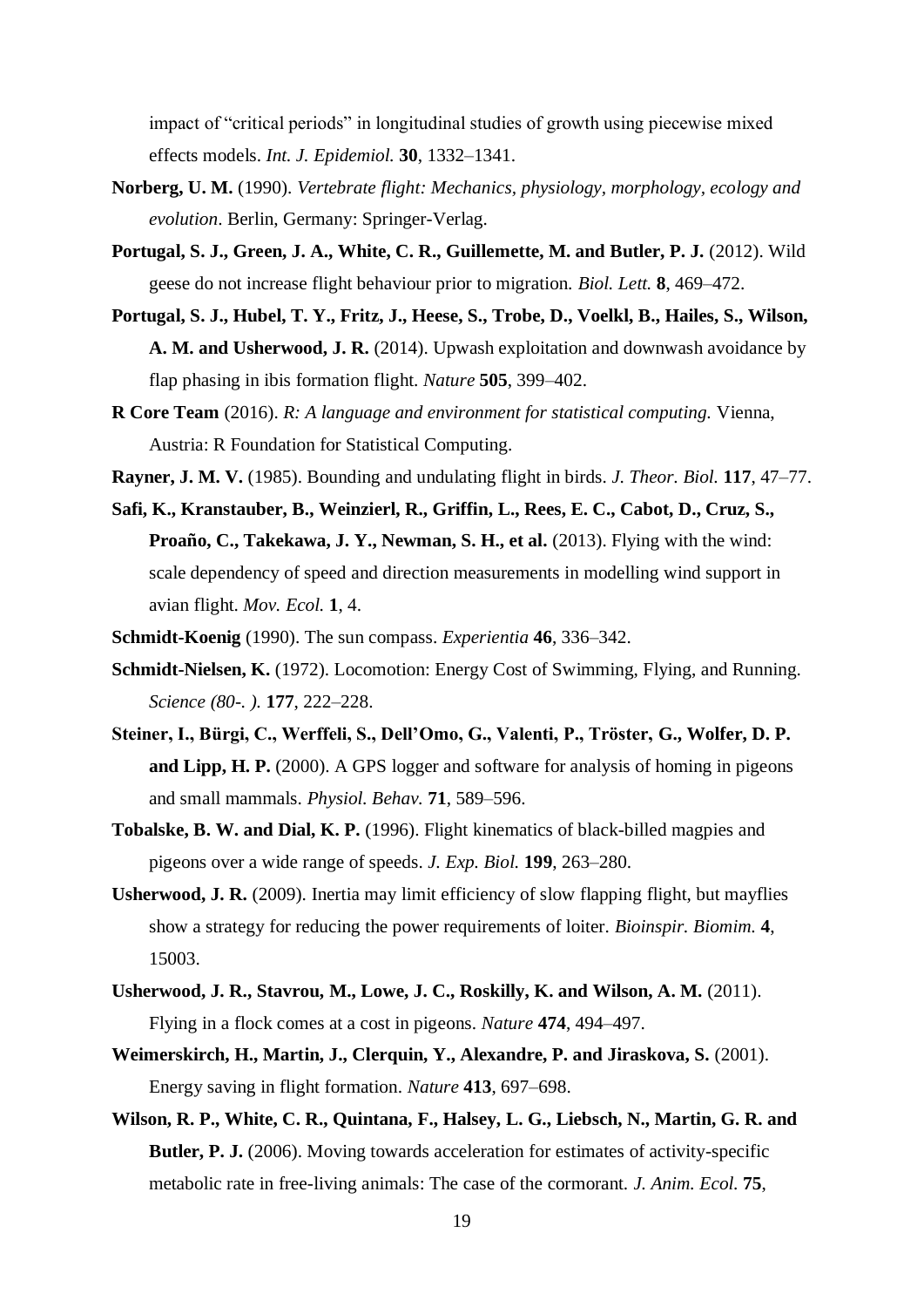1081–1090.

**Wiltschko, W. and Wiltschko, R.** (2005). Magnetic orientation and magnetoreception in birds and other animals. *J. Comp. Physiol. A* **191**, 675–693.

**Wiltschko, R. and Wiltschko, W.** (2009). Avian Navigation. *Auk* **126**, 717–743.

532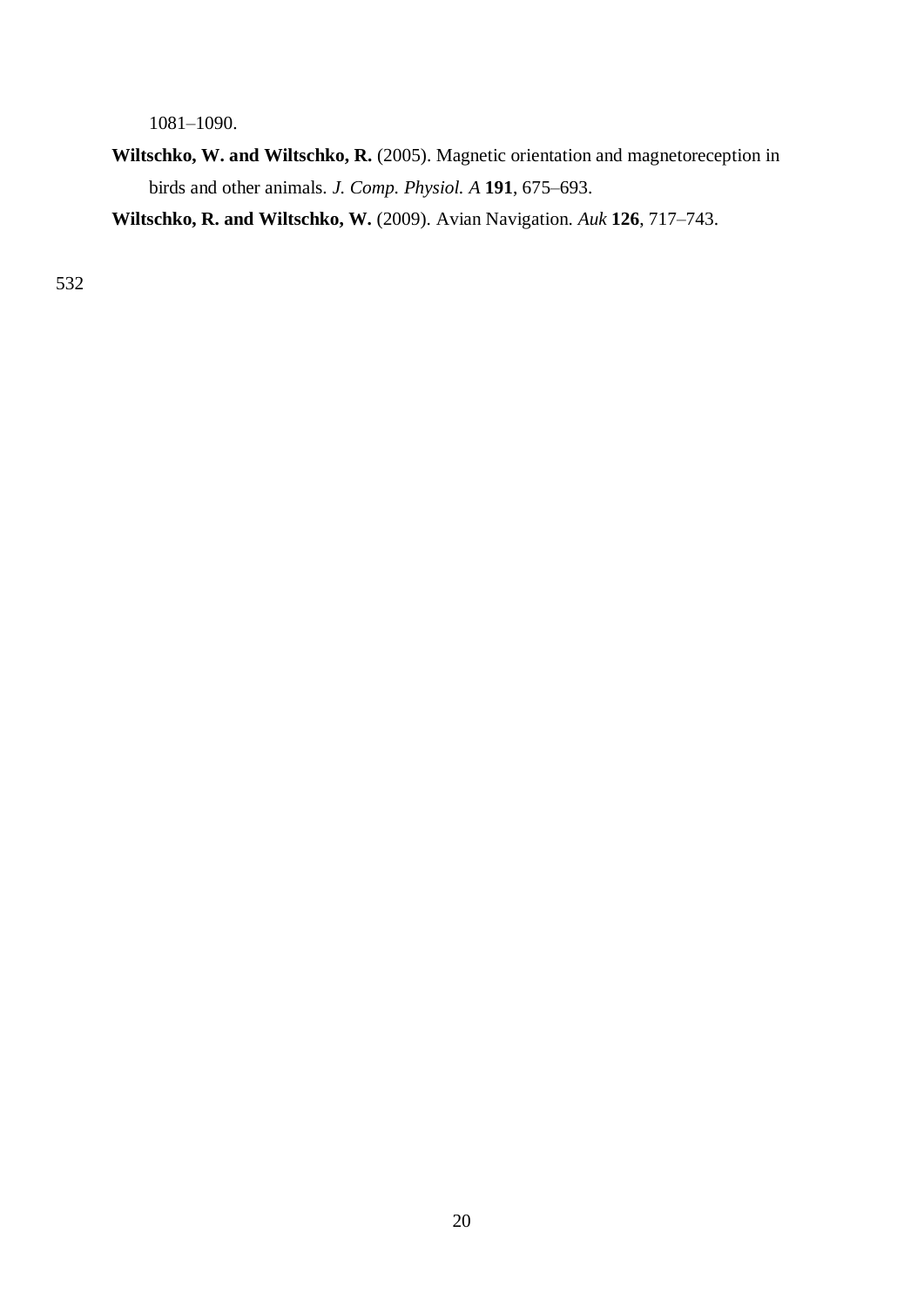Fig. 1. A homing pigeon with an Axivity AX3 accelerometer (Newcastle upon Tyne, UK; front) and QStarz BT-Q1300ST GPS logger (Qstarz International Co., Ltd., Taipei, Taiwan; case removed; back) attached to the back via Velcro strip, which was glued to trimmed feathers. Scale bar shows 4 cm.

 Fig. 2. Examples of routes flown during the first (red; release 1) and last release (blue; release 20) from (A) the far site and (B) the near site. Note the increase in route efficiency at both sites. Map designed using ArcGIS 10.4.1 (Esri Inc., Redlands, USA) using the World Topographic Map (Esri et al., 2013). Scale bar shows 3 km.

543 Fig. 3. Route efficiency (mean  $\pm$  s.e.m.) as a function of release number for Group 1 (far site,  $n = 10$ ) and Group 2 (near site,  $n = 11$ ). The dashed line indicates a computationally optimised piecewise linear mixed model breakpoint (± 95% C.I. indicated by dotted lines) denoting a change in response function in respect to release number. Solid lines correspond to local polynomial regression fitting.

549 Fig. 4. (A-C) Wingbeat characteristics and (D) airspeed (mean  $\pm$  s.e.m., n = 21) as a function of release number. Dashed lines indicate computationally optimised piecewise linear mixed model breakpoints (± 95% C.I. indicated by dotted lines) denoting a change in response function in respect to release number. Solid lines correspond to local polynomial regression fitting.

 Table 1. Comparison of the piecewise linear mixed effects models for efficiency, wingbeat characteristics and airspeed for releases 1-20. The fixed-effects with *P*-values and parameter estimates (Est.) denoted in **bold** are included in the final model. Conditional *R*-squared values

- 558 ( $R^2$ <sub>LME(C)</sub>) are calculated using the methods described in Nakagawa and Schielzeth (2013).
-